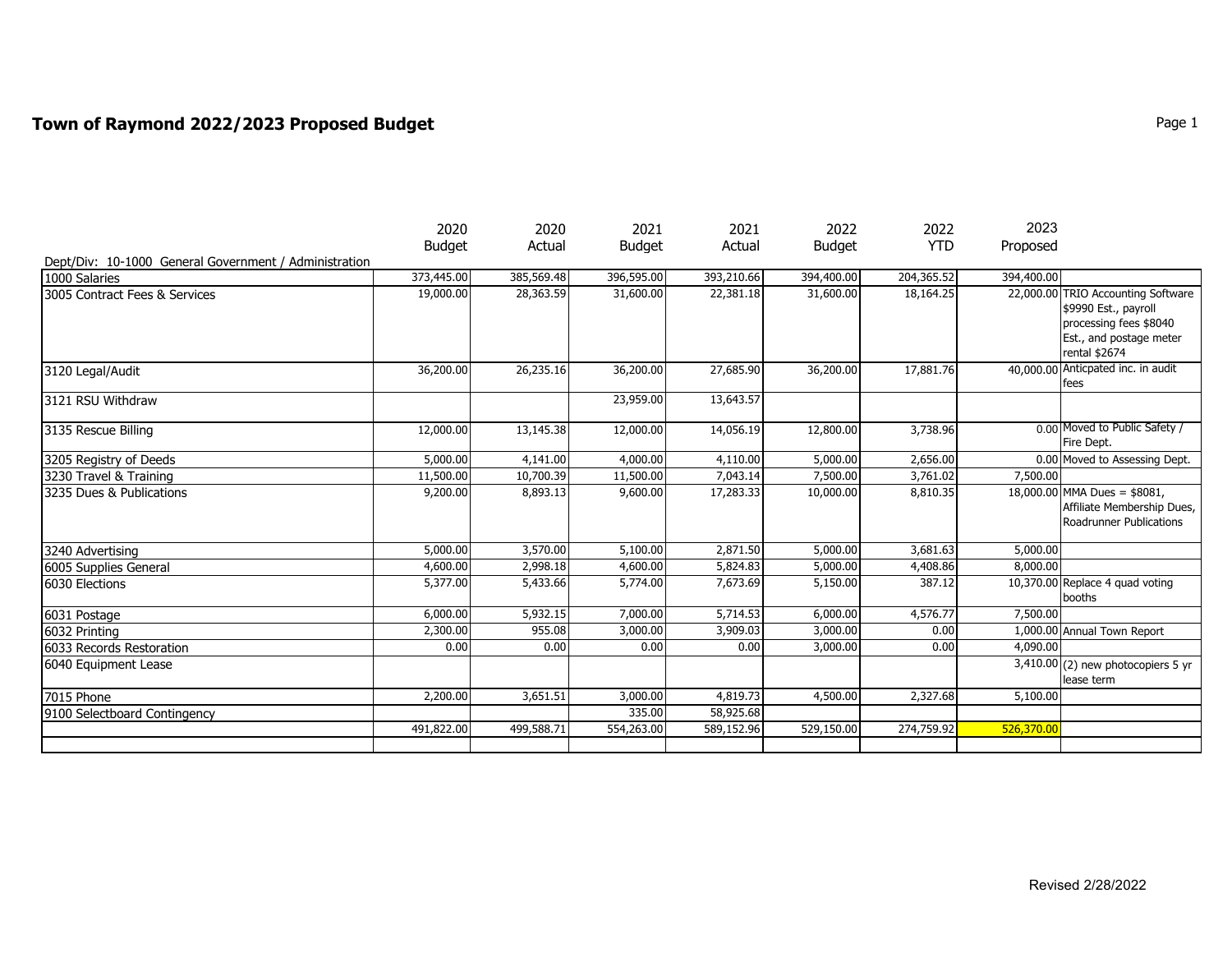## **Town of Raymond 2022/2023 Proposed Budget Page 2** Page 2

|                                                                | 2020          | 2020      | 2021          | 2021     | 2022          | 2022       | 2023      |  |
|----------------------------------------------------------------|---------------|-----------|---------------|----------|---------------|------------|-----------|--|
|                                                                | <b>Budget</b> | Actual    | <b>Budget</b> | Actual   | <b>Budget</b> | <b>YTD</b> | Proposed  |  |
| Dept/Div: 10-1100 General Government / Compensation & Training |               |           |               |          |               |            |           |  |
| 1000 Salaries                                                  | 16,675,00     | 11,846.25 | 23,473.00     | 8,133.75 | 61,500.00     | 202.50     | 52,000.00 |  |
| 3230 Travel & Training                                         | 10,000,00     | 2,255.15  | 10,000.00     | 955.00   | 6,000.00      | 847.50     | 3,000.00  |  |
|                                                                | 26,675.00     | 14,101.40 | 33,473.00     | 9,088.75 | 67,500.00     | 1,050.00   | 55,000.00 |  |
|                                                                |               |           |               |          |               |            |           |  |
|                                                                |               |           |               |          |               |            |           |  |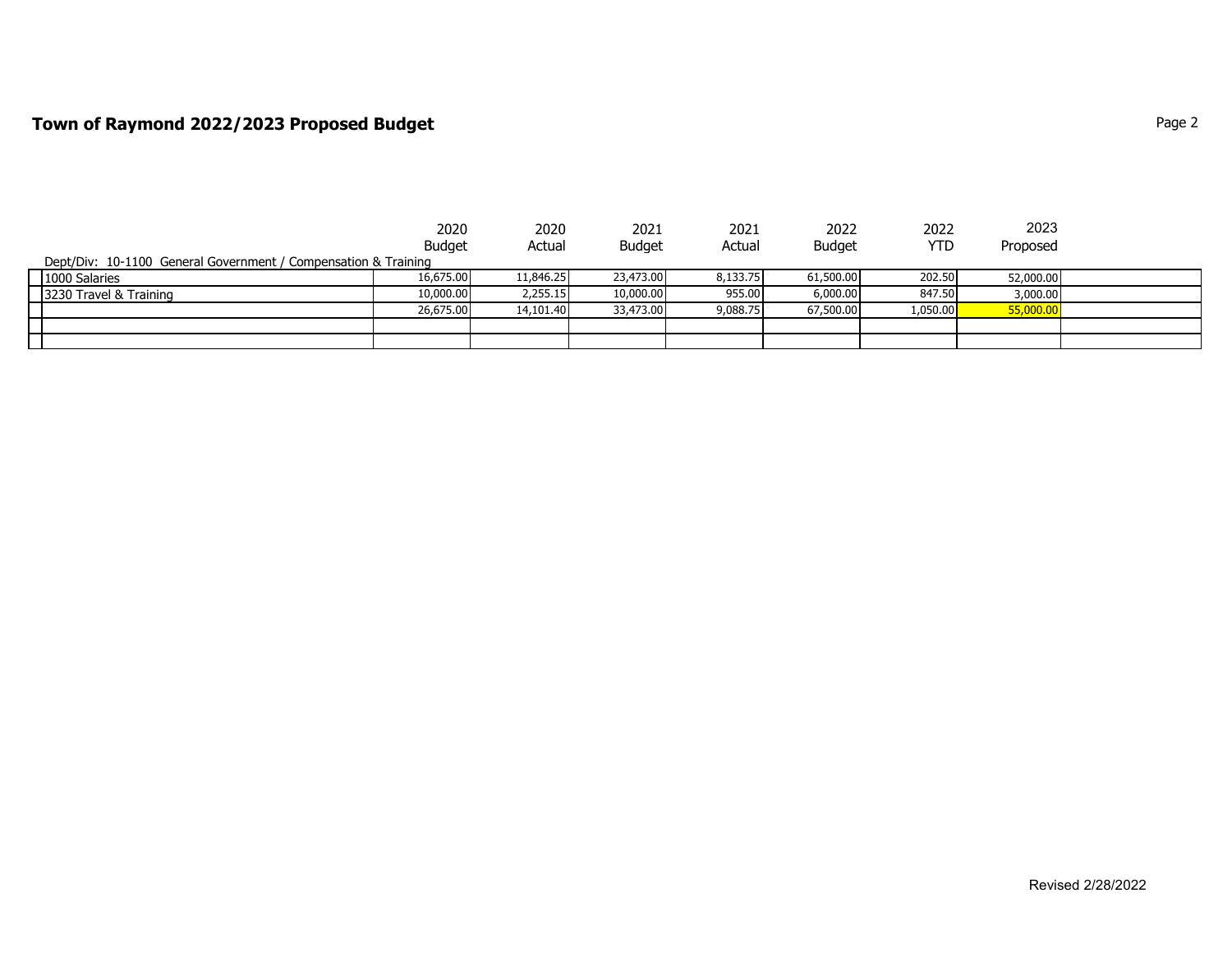## **Town of Raymond 2022/2023 Proposed Budget Page 1 2022/2023 Proposed Budget Page 3**

|                                                  | 2020          | 2020      | 2021          | 2021      | 2022          | 2022       | 2023      |                                    |
|--------------------------------------------------|---------------|-----------|---------------|-----------|---------------|------------|-----------|------------------------------------|
|                                                  | <b>Budget</b> | Actual    | <b>Budget</b> | Actual    | <b>Budget</b> | <b>YTD</b> | Proposed  |                                    |
| Dept/Div: 10-1250 General Government / Assessors |               |           |               |           |               |            |           |                                    |
| 1000 Salaries                                    | 15,001.00     | 16,483.25 | 16,378.00     | 16,215.61 | 16,378.00     | 13,865.64  | 22,630.00 |                                    |
|                                                  |               |           |               |           |               |            |           | 68% of Admin Ass't wages           |
| 3101 Assessing                                   | 31,500.00     | 31,500.00 | 31,500.00     | 31,177.50 | 31,500.00     | 15,750.00  |           | 32,625.00 Contracted rate increase |
|                                                  |               |           |               |           |               |            |           | \$25/p day starting Oct.           |
|                                                  |               |           |               |           |               |            |           | 2022                               |
| 3180 Revaluation                                 | 0.00          | 0.00      | 0.00          | 0.00      | 100,000.00    | 0.00       | 0.00      |                                    |
|                                                  |               |           |               |           |               |            |           |                                    |
| 3205 Registry of Deeds                           | 1,000.00      | 714.00    | 1,000.00      | 845.00    | 1,000.00      | 281.00     |           | 5,500.00 Increase due to moving    |
|                                                  |               |           |               |           |               |            |           | from GG                            |
| 3210 Software General                            | 9,700.00      | 8,889.00  | 9,932.00      | 9,699.50  | 10,823.00     | 10,523.00  |           | 11,876.00 Increase in VISION fees  |
| 3230 Travel & Training                           | 750.00        | 650.97    | 750.00        | 130.00    | 750.00        | 75.00      | 750.00    |                                    |
| 6005 Supplies General                            | 1,100.00      | 758.47    | 1,100.00      | 1,002.14  | 1,100.00      | 413.43     | 1,100.00  |                                    |
| 6031 Postage                                     |               |           |               | 7.46      |               |            |           |                                    |
| 6035 Tax Billing                                 |               |           |               |           |               |            |           | 5,000.00 New - Printing & Mailing  |
|                                                  |               |           |               |           |               |            |           | Inhouse                            |
|                                                  | 59,051.00     | 58,995.69 | 60,660.00     | 59,077.21 | 161,551.00    | 40,908.07  | 79,481.00 |                                    |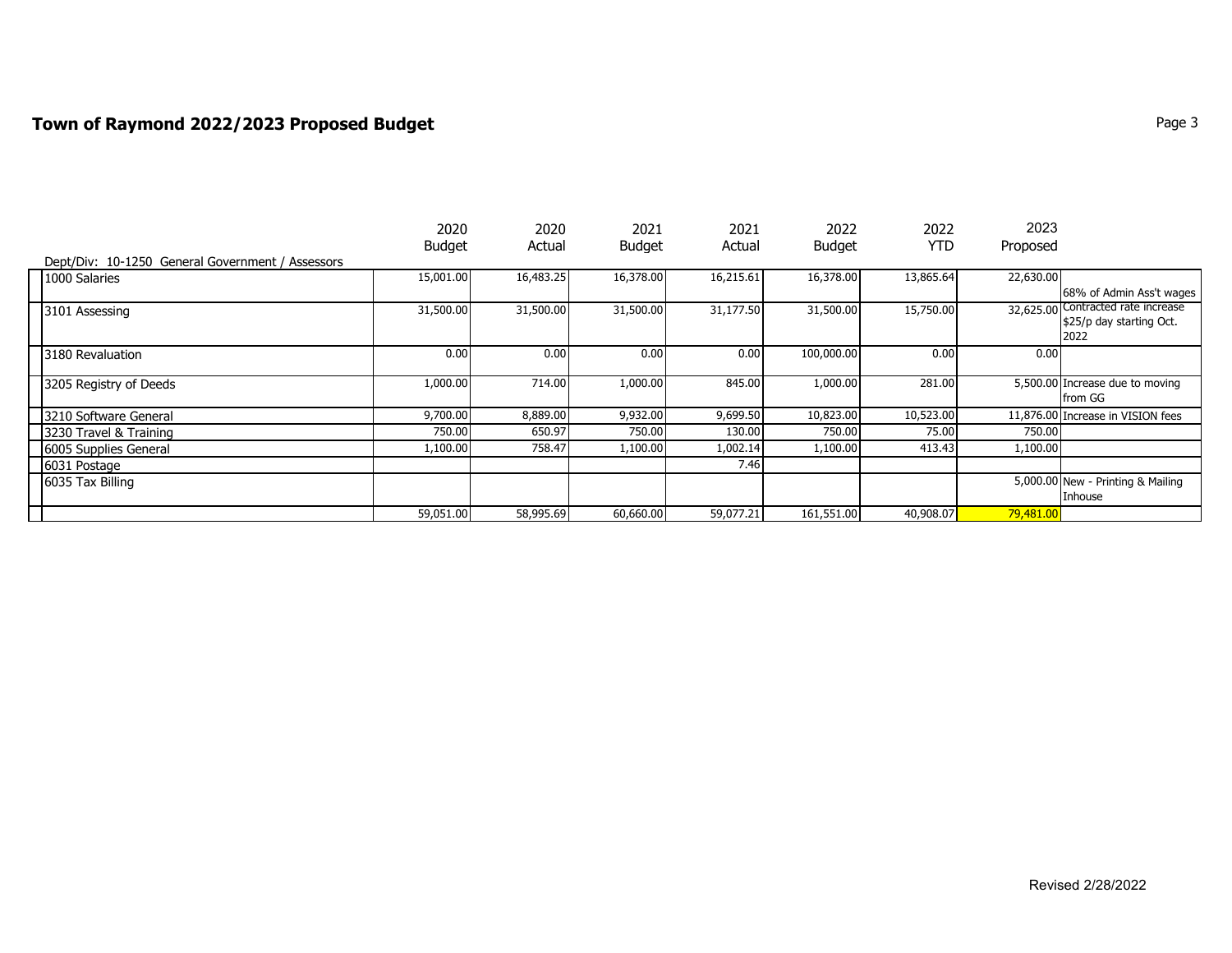## **Town of Raymond 2022/2023 Proposed Budget** Page 4 **Page 4** Page 4

|                                                         | 2020<br><b>Budget</b> | 2020<br>Actual | 2021<br><b>Budget</b> | 2021<br>Actual | 2022<br><b>Budget</b> | 2022<br><b>YTD</b> | 2023<br>Proposed |                                                         |
|---------------------------------------------------------|-----------------------|----------------|-----------------------|----------------|-----------------------|--------------------|------------------|---------------------------------------------------------|
| Dept/Div: 10-1500 General Government / Code Enforcement |                       |                |                       |                |                       |                    |                  |                                                         |
| 1000 Salaries                                           | 81,086.00             | 91,339.23      | 104,144.00            | 88,465.52      | 116,144.00            | 76,295.70          |                  | 190,376.00 (2) FT CEOs, (1) FT Admin,<br>$(1)$ PT Admin |
| 3005 Contract Fees & Services                           | 0.00                  | 0.00           | 0.00                  | 0.00           | 3,800.00              | 0.00               |                  | 4,995.00 General Code \$3800 +<br>\$1195 for e-code     |
| 3210 Software General                                   | 5,000.00              | 4,800.00       | 5,000.00              | 12,540.00      | 14,495.00             | 8,109.00           |                  | 9,466.00 Contract with Iworg                            |
| 3230 Travel & Training                                  | 1,500.00              | 40.00          | 1,500.00              | 155.00         | 1,000.00              | 80.00              | 750.00           |                                                         |
| 3240 Advertising                                        |                       |                |                       | 636.00         |                       |                    | 500.00 New       |                                                         |
| 6005 Supplies General                                   | 1,800.00              | 1,181.77       | 1,800.00              | 3,374.12       | 1,800.00              | 1,108.48           |                  | $2,250.00$ Incl. \$450 for (2) stand-up<br>desk units   |
| 6020 Gas/Diesel                                         | 4,000.00              | 1,385.37       | 4,000.00              | 1,579.85       | 3,000.00              | 951.09             |                  | 2,750.00 For (2) vehicles                               |
| 6031 Postage                                            |                       |                |                       | 42.85          |                       | $-368.00$          |                  | 425.00 New - Budgeting based on<br>\$35 p/month         |
| 7015 Phone                                              | 1,500.00              | 1,109.74       | 1,500.00              | 1,039.18       | 1,500.00              | 630.48             |                  | 1,900.00 For (2) cell phones & (2)<br>tablets           |
|                                                         | 94,886.00             | 99,856.11      | 117,944.00            | 107,832.52     | 141,739.00            | 86,806.75          | 213,412.00       |                                                         |
|                                                         |                       |                |                       |                |                       |                    |                  |                                                         |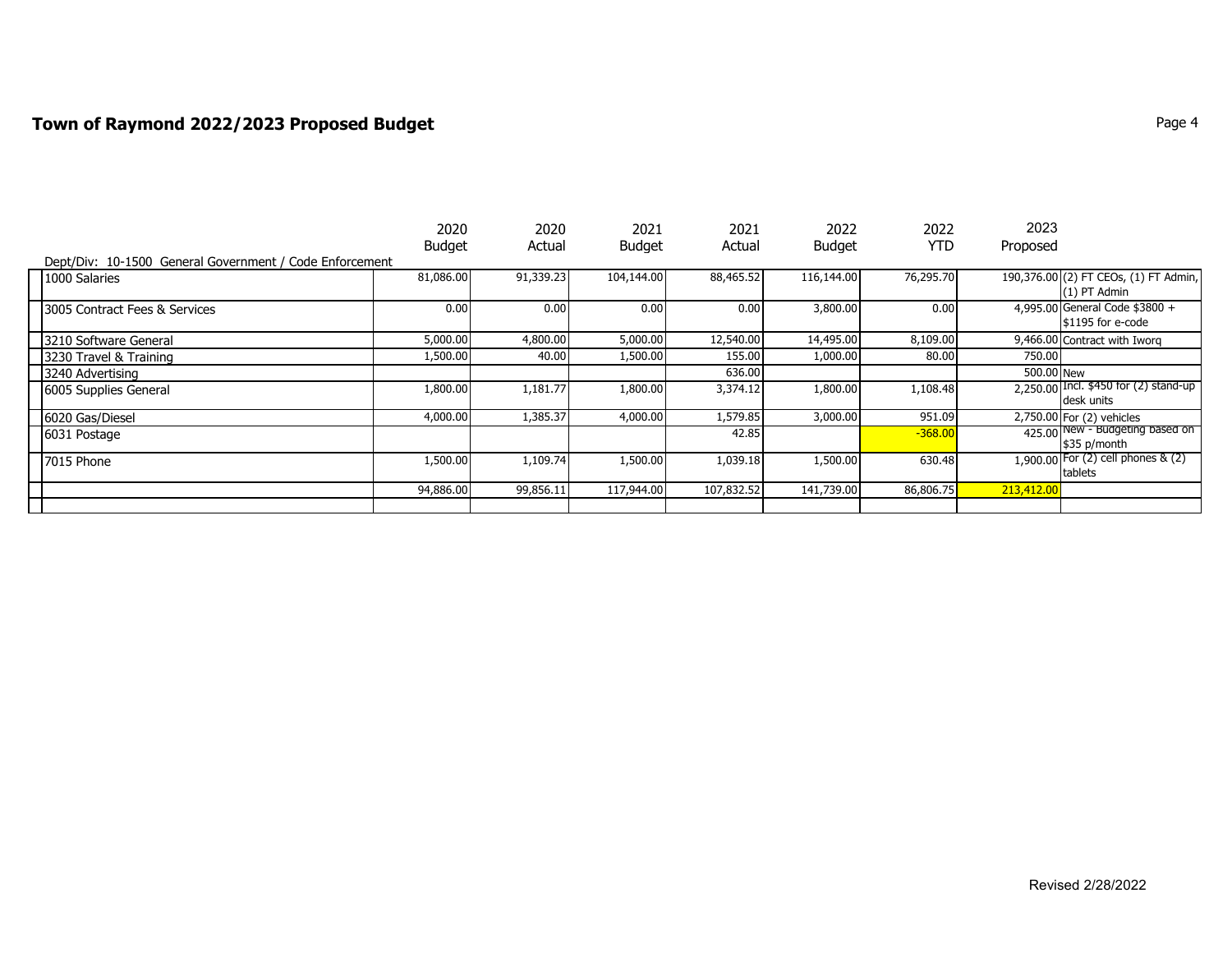# **Town of Raymond 2022/2023 Proposed Budget Page 5** Page 1 2011 12:30 Page 5

|                                                       | 2020          | 2020      | 2021          | 2021      | 2022          | 2022      | 2023      |                                      |
|-------------------------------------------------------|---------------|-----------|---------------|-----------|---------------|-----------|-----------|--------------------------------------|
|                                                       | <b>Budget</b> | Actual    | <b>Budget</b> | Actual    | <b>Budget</b> | YTD       | Proposed  |                                      |
| Dept/Div: 10-2000 General Government / Town Buildings |               |           |               |           |               |           |           |                                      |
| 1000 Salaries                                         | 7,800.00      | 7,387.50  | 8,100.00      | 5,662.50  | 8,100,00      | 2,225.00  |           | 6,000.00 Custodial wages/ Avg. 8     |
|                                                       |               |           |               |           |               |           |           | hours per pay period                 |
| 3005 Contract Fees & Services                         | 3,000.00      | 3,632.67  | 5,300.00      | 2,826.62  | 5,000.00      | 1,533.96  | 5,000.00  |                                      |
| 4005 Buildings Maintenance                            | 4,000.00      | 225.00    | 4,000.00      | 235.00    | 4,000.00      | 0.00      |           | 8,000.00 Includes All Town Buildings |
|                                                       |               |           |               |           |               |           |           | Ex. PS                               |
| 6005 Supplies General                                 | 1,500.00      | 1,268.13  | 1,500.00      | 1,637.24  | 1,500.00      | 601.26    | 1,500.00  |                                      |
| 7005 Heating                                          | 3,500.00      | 2,579.37  | 4,450.00      | 2,117.09  | 3,500.00      | 863.69    | 3,500.00  |                                      |
| 7025 Utilities                                        | 13,000.00     | 12,554.23 | 13,000.00     | 10,880.88 | 13,000.00     | 6,424.86  | 13,000.00 |                                      |
|                                                       | 32,800.00     | 27,646.90 | 36,350.00     | 23,359.33 | 35,100.00     | 11,648.77 | 37,000.00 |                                      |
|                                                       |               |           |               |           |               |           |           |                                      |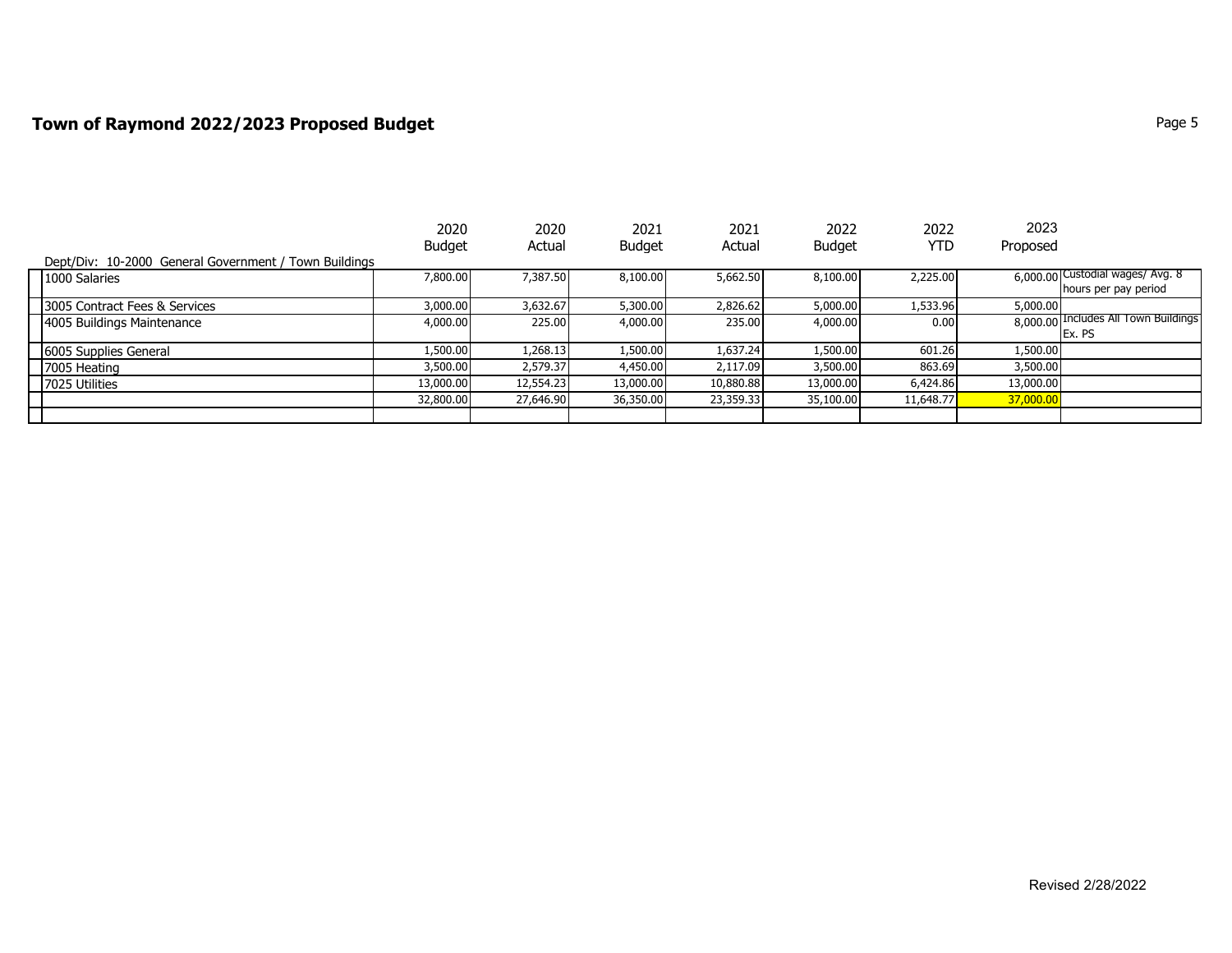# **Town of Raymond 2022/2023 Proposed Budget Page 6** Page 6

|                                                   | 2020          | 2020       | 2021          | 2021       | 2022          | 2022       | 2023       |                                   |
|---------------------------------------------------|---------------|------------|---------------|------------|---------------|------------|------------|-----------------------------------|
|                                                   | <b>Budget</b> | Actual     | <b>Budget</b> | Actual     | <b>Budget</b> | <b>YTD</b> | Proposed   |                                   |
| Dept/Div: 10-5500 General Government / Technology |               |            |               |            |               |            |            |                                   |
| 1000 Salaries                                     | 10,000.00     | 1,700.00   | 7,500.00      | 1,203.50   | 7,500.00      | 1,625.00   |            | 7,500.00 Videographer wages       |
| 3005 Contract Fees & Services                     | 13,400.00     | 12,100.00  | 13,400.00     | 14,316.50  | 13,400.00     | 6,110.82   |            | 21,860.00 Spectrum fiber router & |
|                                                   |               |            |               |            |               |            |            | cable modems                      |
| 3115 IT Management                                | 80,000.00     | 79,996.80  | 80,000.00     | 79,996.80  | 85,000.00     | 42,801.30  | 85,000.00  |                                   |
| 3211 Software Departments                         | 10,600.00     | 10,652.00  | 10,500.00     | 9,854.00   | 17,000.00     | 10,102.05  | 22,000.00  |                                   |
| 3215 Software Network                             | 5,200.00      | 5,074.99   | 5,200.00      | 5,140.00   | 5,000.00      | 666.00     | 5,000.00   |                                   |
| 3220 Software Servers                             | 18,365.00     | 18,344.40  | 18,365.00     | 18,365.00  | 20,000.00     | 2,810.00   | 20,000.00  |                                   |
| 3225 Department Network                           | 600.00        | 990.00     | 600.00        | 0.00       | 1,000.00      | 360.00     | 1,600.00   |                                   |
| 6050 Broadcasting expenses                        | 13,000.00     | 13,705.71  | 13,000.00     | 12,230.18  | 13,000.00     | 1,064.00   | 13,000.00  |                                   |
| 9050 Hardware Department                          | 9,600.00      | 15,098.39  | 9,600.00      | 9,017.00   | 10,000.00     | 14,822.00  | 10,200.00  |                                   |
| 9051 Hardware Network                             | 2,000.00      | 2,125.00   | 2,000.00      | 2,290.00   | 2,500.00      | 0.00       | 2,500.00   |                                   |
| 9052 Hardware Server                              | 12,000.00     | 12,343.61  | 12,000.00     | 10,432.00  | 14,000.00     | 9,530.00   | 16,000.00  |                                   |
|                                                   | 174,765.00    | 172,130.90 | 172,165.00    | 162,844.98 | 188,400.00    | 89,891.17  | 204,660.00 |                                   |
|                                                   |               |            |               |            |               |            |            |                                   |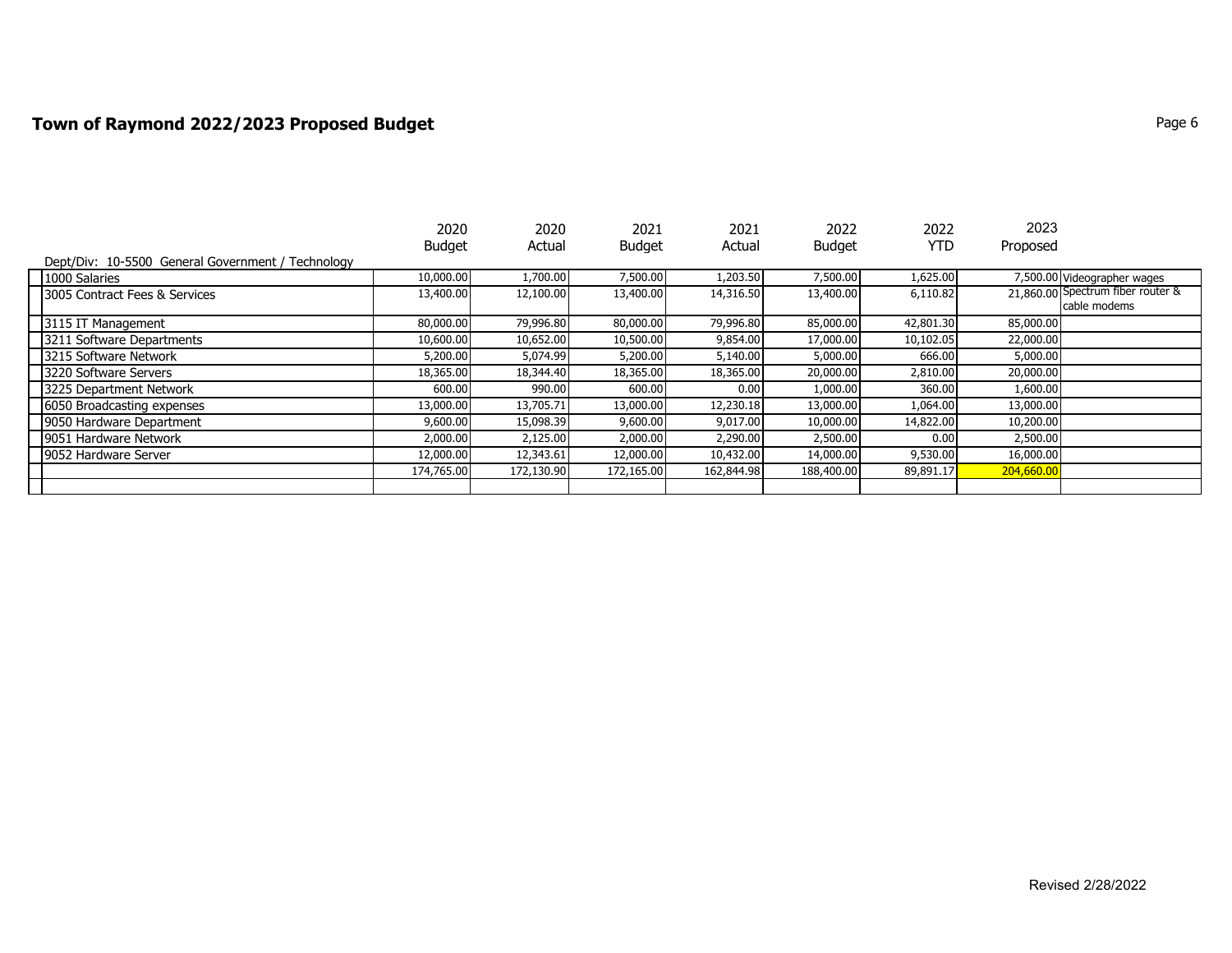## **Town of Raymond 2022/2023 Proposed Budget Page 7** Page 7

|                                                   | 2020          | 2020       | 2021          | 2021       | 2022          | 2022       | 2023         |                                                                |
|---------------------------------------------------|---------------|------------|---------------|------------|---------------|------------|--------------|----------------------------------------------------------------|
|                                                   | <b>Budget</b> | Actual     | <b>Budget</b> | Actual     | <b>Budget</b> | <b>YTD</b> | Proposed     |                                                                |
| Dept/Div: 20-6000 Public Safety / Fire Department |               |            |               |            |               |            |              |                                                                |
| 1000 Salaries                                     | 551,129.00    | 566,933.32 | 665,016.00    | 635,815.96 | 687,500.00    | 331,454.15 | 915,844.00   |                                                                |
| 3005 Contract Fees & Services                     | 9,000.00      | 6,267.97   | 11,000.00     | 8,265.46   | 11,000.00     | 1,540.96   | 11,000.00    |                                                                |
| 3105 Dispatch Services                            | 35,795.00     | 32,605.00  | 33,581.00     | 33,836.00  | 34,588.00     | 17,045.50  | 36,425.00    |                                                                |
| 3135 Rescue Billing                               |               |            |               |            |               |            |              | 13,000.00 8% of monies collected /                             |
|                                                   |               |            |               |            |               |            |              | previously reflected in the                                    |
|                                                   |               |            |               |            |               |            |              | <b>General Government</b>                                      |
|                                                   |               |            |               |            |               |            |              | <b>Administration Budget</b>                                   |
| 3175 Health & Safety                              | 9,000.00      | 5,258.48   | 9,000.00      | 3,406.80   | 9,000.00      | 1,433.00   | 8,000.00     |                                                                |
| 3230 Travel & Training                            | 17,500.00     | 7,471.15   | 17,500.00     | 5,400.12   | 14,500.00     | 2,181.93   | 14,500.00    |                                                                |
| 3235 Dues & Publications                          | 3,000.00      | 6,354.50   | 3,000.00      | 5,213.00   | 3,000.00      | 2,200.30   | 3,000.00     |                                                                |
| 4005 Building Maintenance                         | 18,400.00     | 14,139.23  | 15,000.00     | 19,948.62  | 14,000.00     | 11,542.50  | 13,000.00    |                                                                |
| 4015 Equipment Maintenance                        |               |            |               | 660.18     |               |            |              |                                                                |
| 4020 Vehicle Maintenance                          | 37,000.00     | 36,116.02  | 37,000.00     | 28,487.22  | 38,000.00     | 10,362.58  | 37,000.00    |                                                                |
| 4060 FF Equip R&M                                 | 5,550.00      | 9,229.15   | 5,500.00      | 7,831.29   | 5,500.00      | 4,371.41   | 6,000.00     |                                                                |
| 4065 Radio Repair & Replacement                   | 11,700.00     | 8,842.06   | 11,800.00     | 16,835.87  | 11,800.00     | 3,426.57   | 11,000.00    |                                                                |
| 6006 Supplies General                             |               |            |               | 1,858.47   |               |            |              |                                                                |
| 6015 Uniforms/Clothing                            | 5,500.00      | 7,837.62   | 6,500.00      | 6,489.22   | 6,500.00      | 136.90     | 6,500.00     |                                                                |
| 6020 Gas/Diesel                                   | 13,000.00     | 12,119.23  | 14,000.00     | 12,614.37  | 14,500.00     | 8,028.36   | 15,000.00    |                                                                |
| 6031 Postgae                                      |               |            |               | 63.11      |               |            |              |                                                                |
| 6061 SCBA/Air Packs                               | 5,800.00      | 8,937.59   | 6,000.00      | 11,335.95  | 7,000.00      | 1,049.90   | 8,000.00     |                                                                |
| 6062 Fire Prevention                              | 1,600.00      | 1,734.67   | 1,600.00      | 2,007.48   | 1,800.00      | 1,264.31   | 1,600.00     |                                                                |
| 6063 Supplies-Operations                          | 13,000.00     | 8,926.88   | 13,000.00     | 12,112.38  | 12,000.00     | 2,068.06   | 12,500.00    |                                                                |
| 6064 Supplies-RX                                  | 15,000.00     | 14,514.29  | 16,000.00     | 15,869.45  | 18,000.00     | 7,430.27   | 19,000.00    |                                                                |
| 6065 Turnout Gear/Equipment                       | 13,500.00     | 29,111.77  | 15,520.00     | 9,499.77   | 13,500.00     | 2,738.97   | 12,000.00    |                                                                |
| 7005 Heating                                      | 9,500.00      | 7,107.84   | 12,000.00     | 7,344.01   | 12,000.00     | 1,562.32   | 13,000.00    |                                                                |
| 7025 Utilities                                    | 28,000.00     | 26,408.10  | 28,000.00     | 26,756.10  | 27,000.00     | 11,641.31  |              | 25,300,00 Moved Spectrum monthly<br>fee of \$225 to TIF Budget |
|                                                   |               |            |               |            |               |            |              |                                                                |
| 9005 Equipment                                    | 6,800.00      | 9,388.87   | 6,800.00      | 5,050.47   | 6,800.00      | 4,420.55   | 6,000.00     |                                                                |
|                                                   | 809,774.00    | 819,303.74 | 927,817.00    | 876,701.30 | 947,988.00    | 425,899.85 | 1,187,669.00 |                                                                |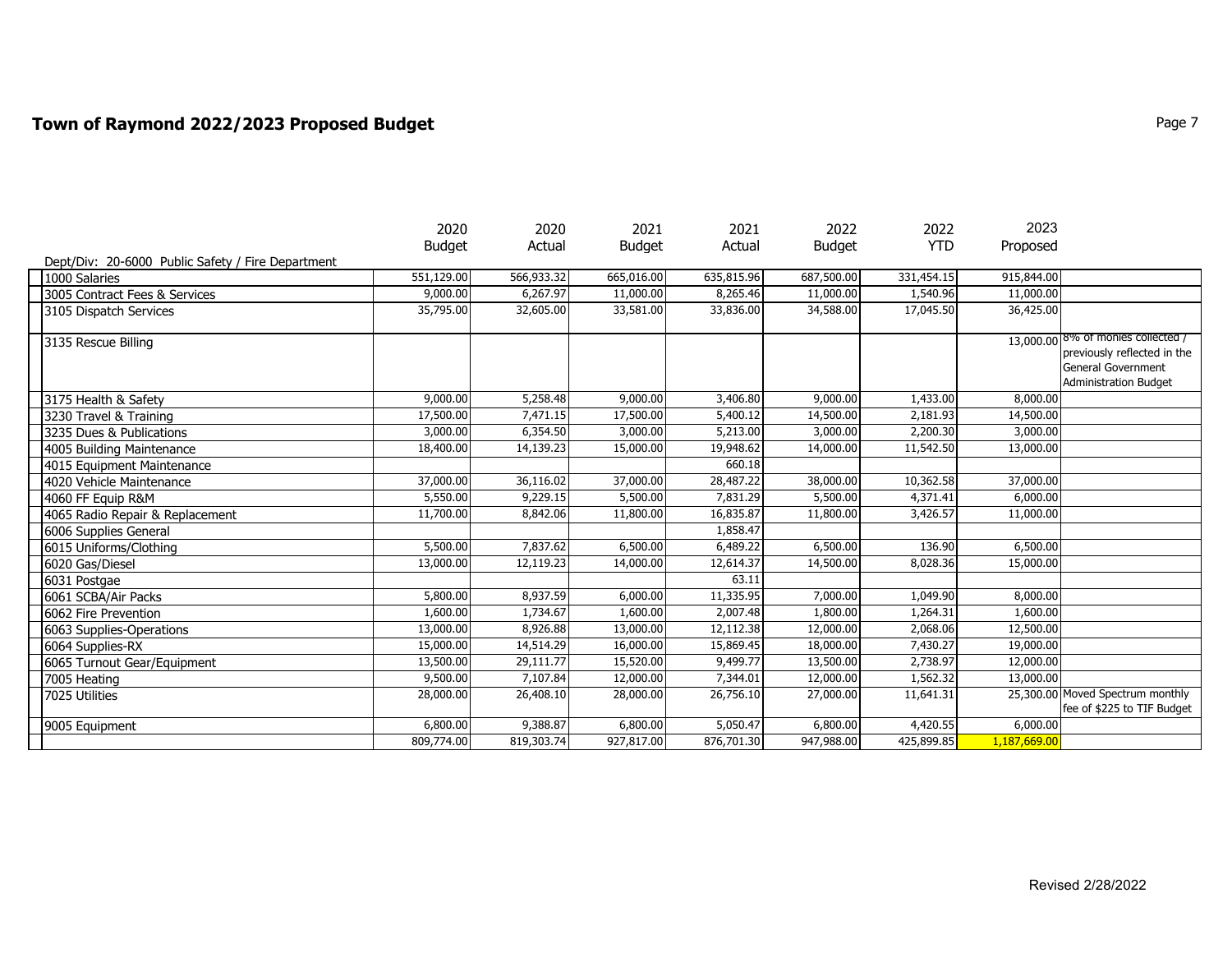# **Town of Raymond 2022/2023 Proposed Budget Page 8** Page 8

|                                                  | 2020          | 2020      | 2021          | 2021      | 2022          | 2022      | 2023      |                                     |
|--------------------------------------------------|---------------|-----------|---------------|-----------|---------------|-----------|-----------|-------------------------------------|
|                                                  | <b>Budget</b> | Actual    | <b>Budget</b> | Actual    | <b>Budget</b> | YTD       | Proposed  |                                     |
| Dept/Div: 20-6100 Public Safety / Animal Control |               |           |               |           |               |           |           |                                     |
| 1000 Salaries                                    | 0.00          | 0.00      | 0.00          | 0.00      | 33,444.00     | 0.00      | 0.00      |                                     |
| 3050 Animal Welfare                              | 6,544.00      | 6,343.48  | 6,544.00      | 6,343.48  | 6,545.00      | 3,171.74  |           | 6,487.00 Contract w/Animal Refuge   |
|                                                  |               |           |               |           |               |           |           | League                              |
| 3200 Assessment                                  | 22,855.00     | 23,003.97 | 25,995.00     | 23,213.83 | 26,635.00     | 14,800.55 |           | 33,797.00 Interlocal Agreement with |
|                                                  |               |           |               |           |               |           |           | Town of Casco                       |
| 3230 Travel & Training                           | 637.00        | 254.52    | 433.00        | 162.72    | 433.00        | 0.00      |           | 0.00 Incl. w/ Interlocal            |
|                                                  |               |           |               |           |               |           |           | Agreement                           |
| 4020 Vehicle Maintenance                         | 933.00        | 22.52     | 500.00        | 0.00      | 4,500.00      | 0.00      |           | 0.00 Paid out of PW Budget          |
| 6005 Supplies General                            | 667.00        | 257.28    | 667.00        | 600.96    | 667.00        | 89.41     |           | 0.00 Incl. w/ Interlocal            |
|                                                  |               |           |               |           |               |           |           | Agreement                           |
| 6020 Gas/Diesel                                  | 400.00        | 319.82    | 500.00        | 210.55    | 500.00        | 169.82    | 500.00    |                                     |
|                                                  |               |           |               |           |               |           |           |                                     |
| 7015 Phone                                       | 276.00        | 255.96    | 276.00        | 256.63    | 276.00        | 0.00      |           | 0.00 Incl. w/ Interlocal            |
|                                                  |               |           |               |           |               |           |           | Agreement                           |
|                                                  | 32,312.00     | 30,457.55 | 34,915.00     | 30,788.17 | 73,000.00     | 18,231.52 | 40,784.00 |                                     |
|                                                  |               |           |               |           |               |           |           |                                     |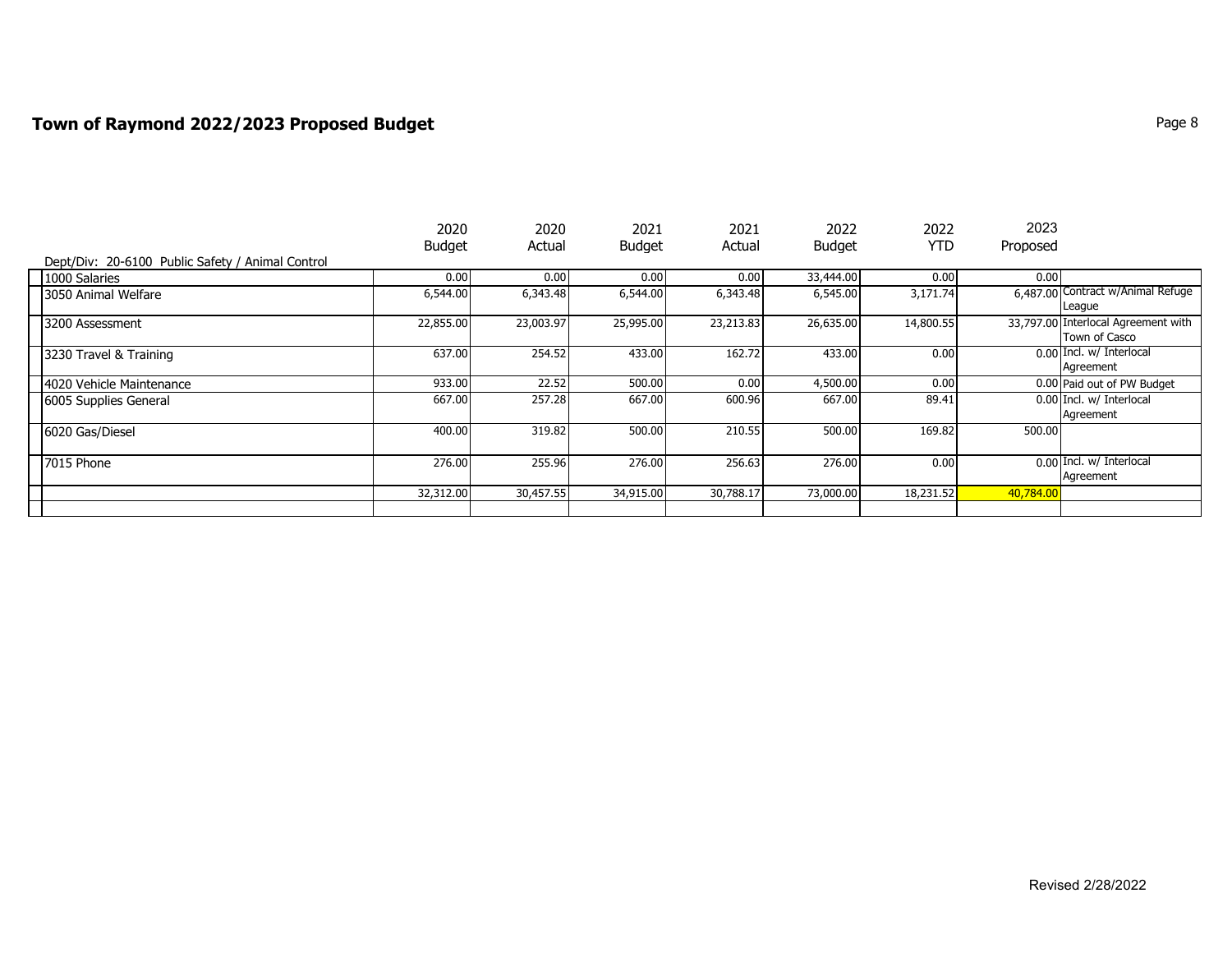# **Town of Raymond 2022/2023 Proposed Budget Page 1 2023 Page 9** Page 9

|                                     | 2020          | 2020                  | 2021          | 2021       | 2022          | 2022       | 2023       |                                     |
|-------------------------------------|---------------|-----------------------|---------------|------------|---------------|------------|------------|-------------------------------------|
|                                     | <b>Budget</b> | Actual                | <b>Budget</b> | Actual     | <b>Budget</b> | <b>YTD</b> | Proposed   |                                     |
| Dept/Div: 30-8100 Public Works / PW |               |                       |               |            |               |            |            |                                     |
| 1000 Salaries                       | 350,733.00    | 373,160.29            | 503,139.00    | 440,172.02 | 525,939.00    | 243,572.29 | 525,939.00 |                                     |
| 3005 Contract Fees & Services       | 6,000.00      | 5,139.84              | 6,000.00      | 3,417.14   | 6,000.00      | 0.00       |            | 10,880.00 Random Drug Testing,      |
|                                     |               |                       |               |            |               |            |            | 7.77% of IDS contract $=$<br>\$4950 |
|                                     |               |                       |               |            |               |            |            |                                     |
| 3145 Road Striping                  | 21,000.00     | 22,364.06             | 25,000.00     | 26,620.34  | 27,000.00     | 25,769.93  | 27,000.00  | 0.00 Moved to Contract Fees &       |
| 3150 Roadside Mowing                | 5,000.00      | 2,184.56              | 2,500.00      | 2,206.44   | 2,500.00      | 0.00       |            | <b>Services</b>                     |
| 3210 Software General               | 0.00          | 0.00                  | 5,000.00      | 1,543.97   | 5,000.00      | 0.00       |            | 6,000.00 New software to track      |
|                                     |               |                       |               |            |               |            |            | work orders & paving plus           |
|                                     |               |                       |               |            |               |            |            | aniticipated \$1K increase          |
|                                     |               |                       |               |            |               |            |            | to diagnostic software              |
|                                     |               |                       |               |            |               |            |            |                                     |
| 3230 Travel & Training              | 1,000.00      | 0.00                  | 1,000.00      | 308.53     | 1,000.00      | 73.75      | 500.00     |                                     |
| 4005 Building Maintenance           | 7,100.00      | 1,470.15              | 2,500.00      | 6,134.68   | 2,500.00      | 1,712.99   |            | 0.00 Moved to Town Buildings        |
| 4010 Repairs & Maintenance          |               |                       |               | 158.50     |               |            | 0.00       |                                     |
| 4015 Equipment Maintenance          | 40,000.00     | 41,855.74             | 65,000.00     | 98,071.04  | 65,000.00     | 29,246.03  | 70,000.00  |                                     |
| 4080 District 1 Building Maintenanc | 5,000.00      | 1,362.60              | 5,000.00      | 1,689.15   | 5,000.00      | 3,069.54   |            | 0.00 Moved to Town Buildings        |
| 5005 Equipment Rental               | 3,000.00      | 1,355.90              | 3,000.00      | 170.00     | 3,000.00      | 146.95     | 3,000.00   |                                     |
| 6005 Supplies General               | 4,000.00      | 5,875.57              | 5,000.00      | 3,753.45   | 5,000.00      | 833.57     | 5,000.00   |                                     |
| 6010 Supplies Materials             | 15,000.00     | 17,341.27             | 15,000.00     | 23,324.74  | 15,000.00     | 7,893.55   | 15,000.00  |                                     |
| 6015 Uniforms/Clothing              | 0.00          | 0.00                  | 7,380.00      | 8,211.57   | 7,380.00      | 5,417.48   | 8,000.00   |                                     |
| 6020 Gas/Diesel                     | 30,000.00     | 25,771.06             | 72,500.00     | 27,911.28  | 72,500.00     | 7,965.55   | 60,500.00  |                                     |
|                                     |               |                       |               |            |               |            |            |                                     |
|                                     | 4,500.00      |                       | 8,000.00      | 4,144.62   | 8,000.00      | 1,787.69   | 7,500.00   |                                     |
| 6081 Shop/Safety Equip              | 5,500.00      | 11,278.41<br>1,392.07 | 2,500.00      | 2,935.31   | 3,000.00      | 4,591.58   | 4,000.00   |                                     |
| 6082 Street Signs                   |               |                       |               |            |               |            |            |                                     |
| 6083 Road Salt                      | 0.00          | 0.00                  | 71,000.00     | 54,124.27  | 71,000.00     | 7,067.53   |            | 88,000.00 1600 ton @ \$54.12        |
| 6084 Winter Sand                    | 0.00          | 0.00                  | 41,200.00     | 16,390.00  | 41,200.00     | 0.00       | 41,200.00  |                                     |
|                                     | 17,000.00     | 16,670.90             | 17,000.00     | 19,923.06  | 18,000.00     | 5,384.68   | 19,000.00  |                                     |
| 7025 Utilities                      |               |                       |               | 339.40     |               |            |            |                                     |
| 9005 Equipment                      | 514,833.00    |                       |               | 741,549.51 |               |            | 891,519.00 |                                     |
|                                     |               | 527,222.42            | 857,719.00    |            | 884,019.00    | 344,533.11 |            |                                     |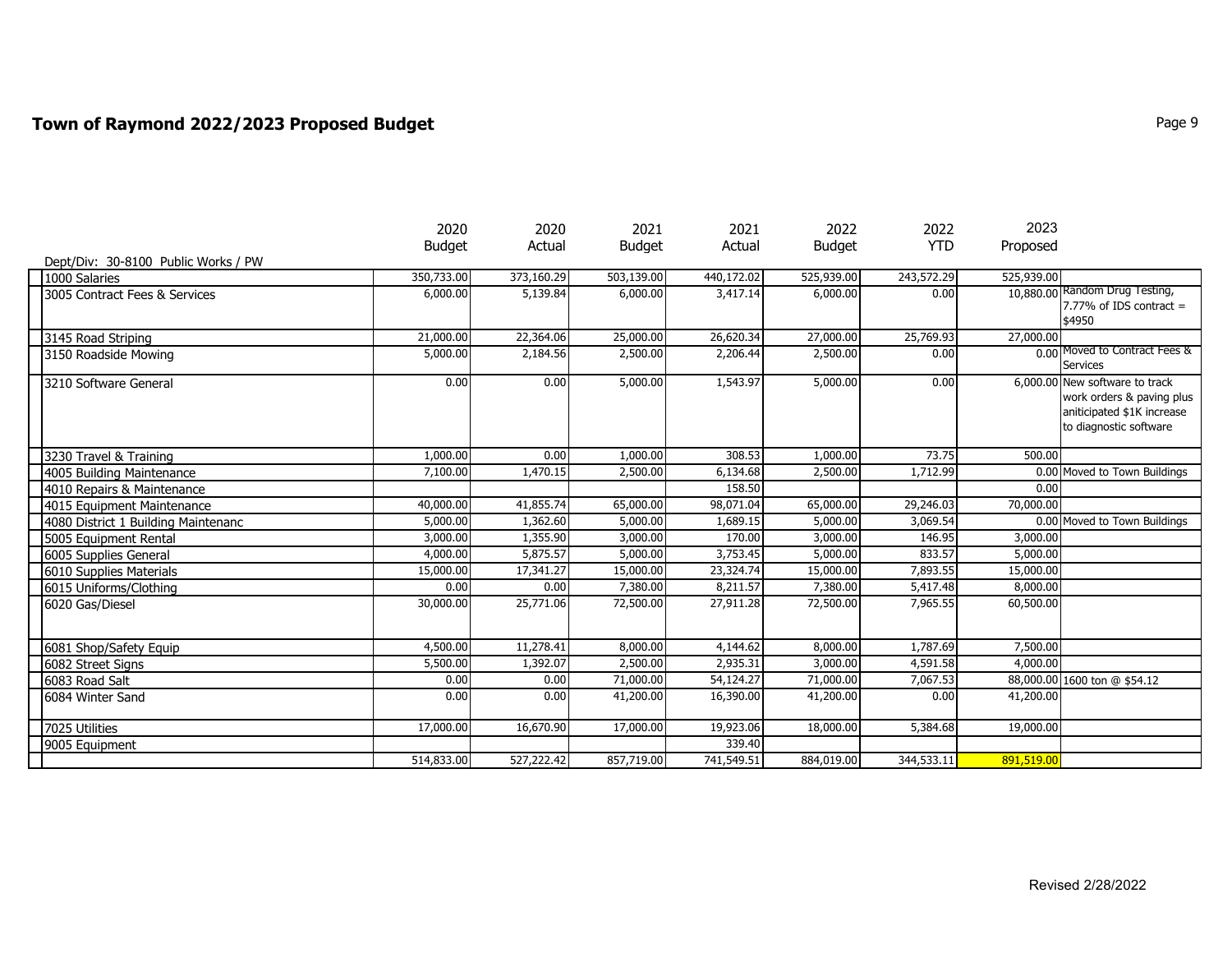### **Town of Raymond 2022/2023 Proposed Budget Page 10** Page 10

|                                              | 2020          | 2020       | 2021          | 2021       | 2022          | 2022       | 2023       |                                    |
|----------------------------------------------|---------------|------------|---------------|------------|---------------|------------|------------|------------------------------------|
|                                              | <b>Budget</b> | Actual     | <b>Budget</b> | Actual     | <b>Budget</b> | YTD        | Proposed   |                                    |
| Dept/Div: 30-8200 Public Works / Solid Waste |               |            |               |            |               |            |            |                                    |
| 3140 Recycling Pick up & Hauling             | 136,429,00    | 132,742.38 | 135,173,00    | 134,295.92 | 140,522.00    | 57,443.10  |            | 142,000.00 2% contractual increase |
| 3160 Trash Pickup                            | 136,429.00    | 132,742.38 | 135,173.00    | 134,295.92 | 140,522.00    | 57,443.10  |            | 142,000.00 2% contractual increase |
| 3165 Recycling Tipping Fees                  | 0.00          | 0.00       | 0.00 l        | 0.00       | 50,625.00     | 2,864.73   |            | 25,000.00 Pine Tree Waste          |
| 3170 Trash Tipping                           | 65,600.00     | 68,454.01  | 67,000.00     | 75,919.29  | 67,000.00     | 36,515.42  |            | 72,000.00 Mid Maine Waste Mgmt     |
| 3195 Demo Tipping                            |               |            |               |            |               | 710.73     |            |                                    |
|                                              | 338,458.00    | 333,938,77 | 337,346.00    | 344,511.13 | 398,669.00    | 154,977.08 | 381,000.00 |                                    |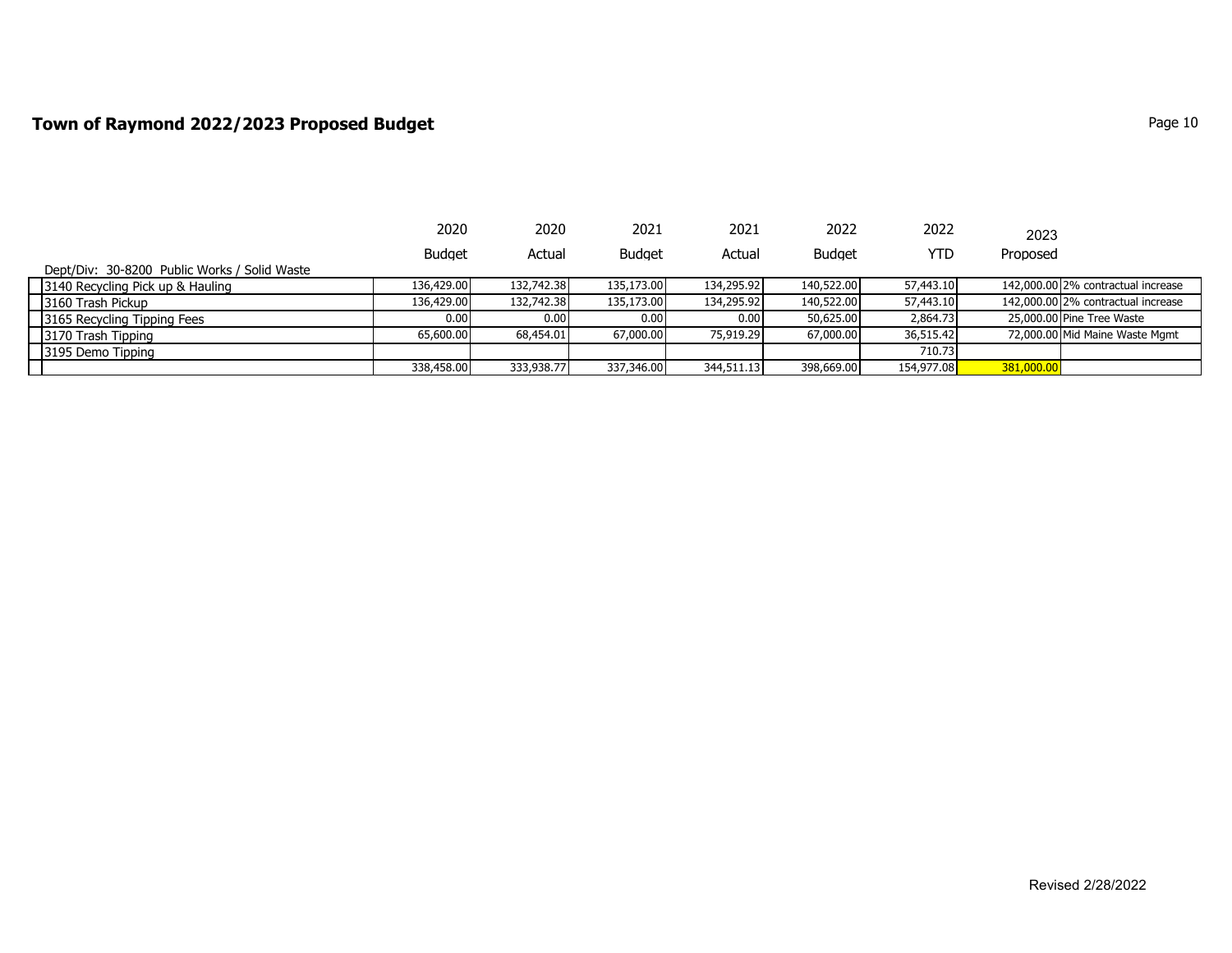### **Town of Raymond 2022/2023 Proposed Budget Page 11 Page 11 Page 11**

|                                                | 2020          | 2020      | 2021          | 2021      | 2022          | 2022     | 2023      |                                  |
|------------------------------------------------|---------------|-----------|---------------|-----------|---------------|----------|-----------|----------------------------------|
|                                                | <b>Budget</b> | Actual    | <b>Budget</b> | Actual    | <b>Budget</b> | YTD      | Proposed  |                                  |
| Dept/Div: 40-1200 Public Services / Cemeteries |               |           |               |           |               |          |           |                                  |
| 3005 Contract Fees & Services                  | 30,098.00     | 31,342.11 | 38,500.00     | 37,732.56 | 39,500.00     | 0.00     |           | 39,641.00 62.23% of IDS contract |
| 3210 Software General                          | 845.00        | 440.00    | 845.00        | 440.00    | 845.00        | 0.00     | 450.00    |                                  |
|                                                |               |           |               |           |               |          |           |                                  |
|                                                |               |           |               |           |               |          |           |                                  |
| 4010 Repairs & Maintenance                     | 4,700.00      | 3,950.93  | 4,300,00      | 3,500.00  | 4,300.00      | 3,500.00 |           | 4,300.00 \$3500 allocated for N. |
|                                                |               |           |               |           |               |          |           | Raymond, \$400 for flags,        |
|                                                |               |           |               |           |               |          |           | \$300 for Sanborn & \$100        |
|                                                |               |           |               |           |               |          |           | gen. supplies                    |
|                                                | 35,643.00     | 35,733.04 | 43,645.00     | 41,672.56 | 44,645.00     | 3,500.00 | 44,391.00 |                                  |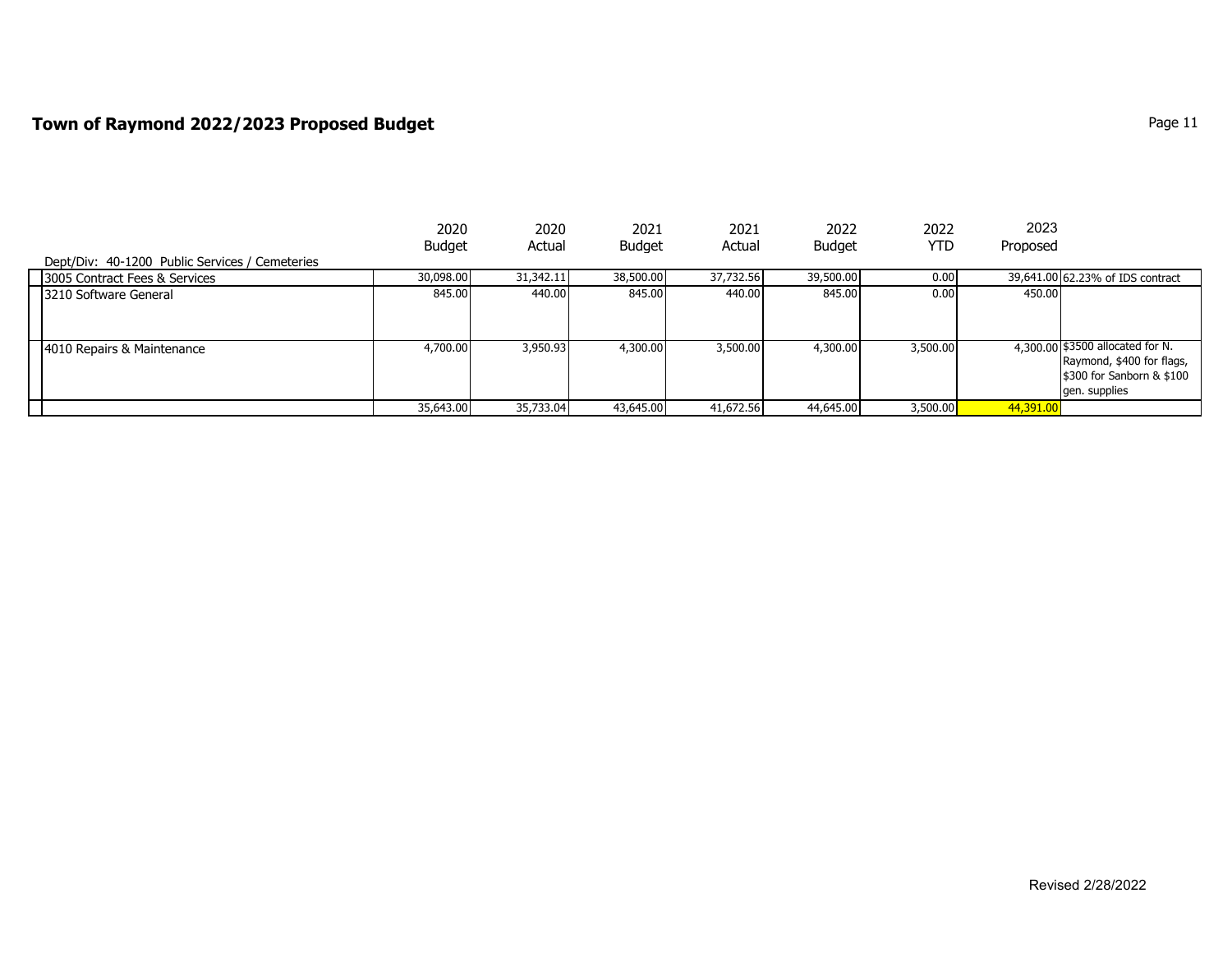## **Town of Raymond 2022/2023 Proposed Budget Page 12** Page 12

|                                                | 2020          | 2020      | 2021          | 2021      | 2022          | 2022       | 2023       |                                                                                                              |
|------------------------------------------------|---------------|-----------|---------------|-----------|---------------|------------|------------|--------------------------------------------------------------------------------------------------------------|
|                                                | <b>Budget</b> | Actual    | <b>Budget</b> | Actual    | <b>Budget</b> | <b>YTD</b> | Proposed   |                                                                                                              |
| Dept/Div: 40-1210 Public Services / Recreation |               |           |               |           |               |            |            |                                                                                                              |
| 1000 Salaries                                  | 0.00          | 21,096.90 | 63,000.00     | 57,286.10 | 83,000.00     | 38,886.37  |            | 83,000.00 Incl. shared FT emp with<br><b>PW</b>                                                              |
| 3005 Contract Fees & Services                  | 9,200.00      | 11,813.05 | 13,500.00     | 15,080.82 | 17,000.00     | 7,281.44   |            | 29,084.00 Septic pumping, tick/pest<br>control & 14.26% of IDS<br>contract = $$9084$                         |
| 3210 Software General                          | 0.00          | 0.00      | 3,000.00      | 3,000.00  | 3,500.00      | 3,480.00   |            | 3,500.00 RecDesk software                                                                                    |
| 3230 Travel & Training                         | 0.00          | 250.00    | 1,500.00      | 85.56     | 1,500.00      | 718.60     |            | 2,500.00 Playground Certification for<br>Parks Foreman = \$500,<br>add'l trainings &<br>conferences for both |
| 3235 Dues & Publications                       | 0.00          | 45.00     | 800.00        | 395.00    | 800.00        | 0.00       |            | 500.00 National & State<br>Membership Dues for both<br>Parks Foreman &<br>Recreation Dir.                    |
| 3240 Advertising                               | 0.00          | 0.00      | 0.00          | 0.00      | 1,000.00      | 465.00     | 1,000.00   |                                                                                                              |
| 3315 Raymond Baseball                          | 2,000.00      | 2,000.00  | 2,000.00      | 1,200.00  | 2,000.00      | 0.00       |            | 0.00 Moved to Special Rev.<br><b>Fund</b>                                                                    |
| 3320 Raymond Rattlers                          | 2,000.00      | 2,000.00  | 2,000.00      | 2,000.00  | 2,000.00      | 0.00       | 2,000.00   |                                                                                                              |
| 3345 Raymond Recreation                        | 4,000.00      | 4,000.00  | 4,000.00      | 4,000.00  | 4,000.00      | 2,861.00   |            | 2,000.00 Payment to Camp Agwan<br><b>Field Rental</b>                                                        |
| 4020 Vehicle Maintenance                       | 0.00          | 0.00      | 1,000.00      | 0.00      | 1,000.00      | 0.00       |            | 0.00 Incl. with PW Vehicle<br>Maintenance Budget                                                             |
| 4025 Projects and Maintenance                  | 0.00          | 0.00      | 0.00          | 0.00      | 25,000.00     | 14,629.78  |            | 25,000.00 Athletic Field & Sherri<br>Gagnon Mem. Park<br>Improvements                                        |
| 6005 Supplies General                          | 2,500.00      | 3,882.79  | 2,500.00      | 2,695.73  | 2,500.00      | 3,010.51   |            | 3,000.00 Supplies related to<br>programs will be expensed<br>in the new Special Rev.<br>Fund                 |
| 6020 Gas/Diesel                                | 0.00          | 0.00      | 1,080.00      | 0.00      | 1,080.00      | 153.36     |            | 650.00 Usage for the months<br>(Nov. - March)                                                                |
| 6031 Postage                                   | 0.00          | 0.00      | 2,000.00      | 0.00      | 250.00        | 0.00       |            | 250.00 Direct Mailing of programs                                                                            |
| 7015 Phone                                     | 0.00          | 400.44    | 934.00        | 499.35    | 934.00        | 247.17     |            | 850.00 Eligible for phone upgrade<br>$$350 (+/-)$                                                            |
|                                                | 19,700.00     | 45,488.18 | 97,314.00     | 86,242.56 | 145,564.00    | 71,733.23  | 153,334.00 |                                                                                                              |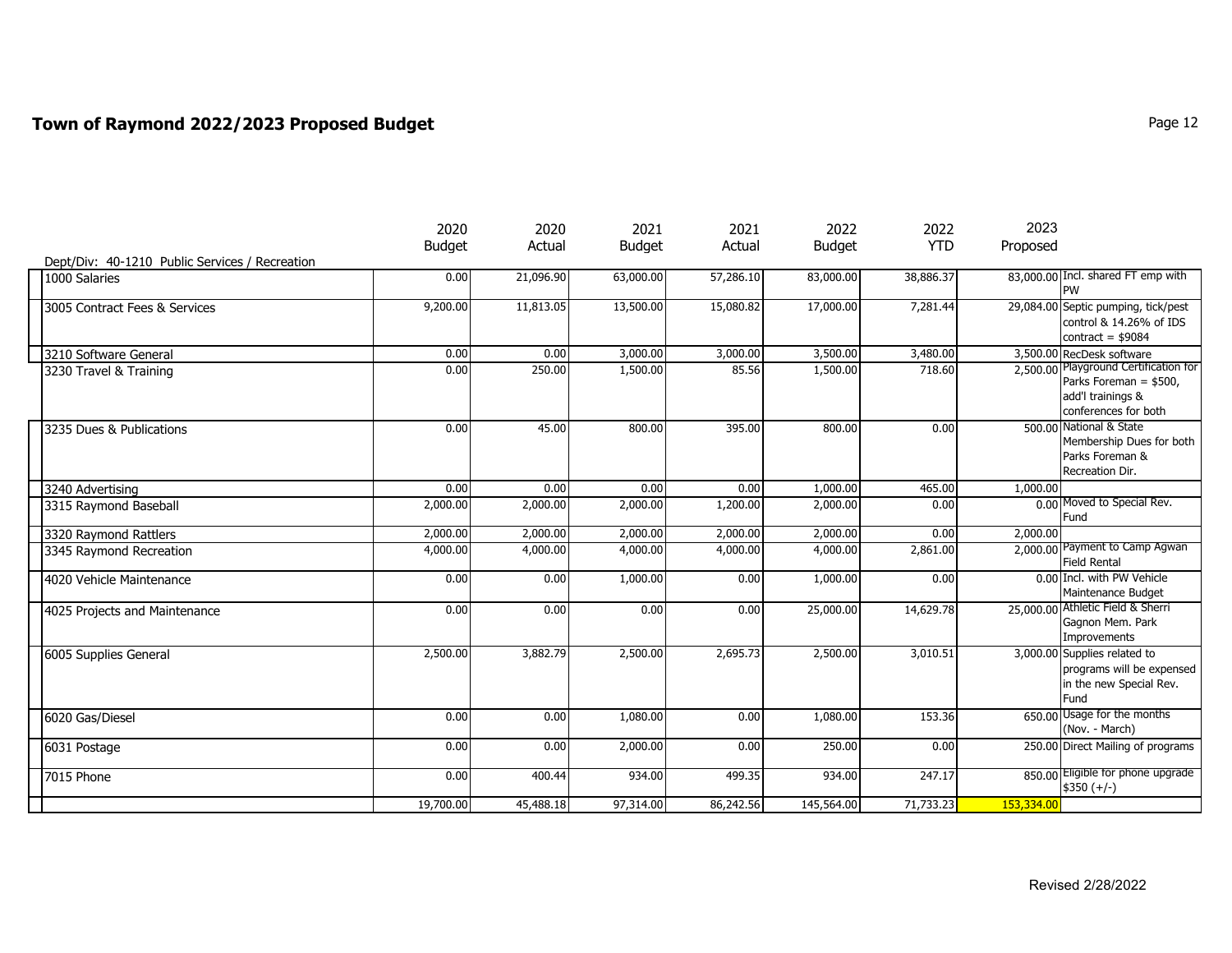## **Town of Raymond 2022/2023 Proposed Budget** Page 13

|                                                       | 2020          | 2020   | 2021          | 2021    | 2022          | 2022     | 2023     |                           |
|-------------------------------------------------------|---------------|--------|---------------|---------|---------------|----------|----------|---------------------------|
|                                                       | <b>Budget</b> | Actual | <b>Budget</b> | Actual  | <b>Budget</b> | YTD      | Proposed |                           |
| Dept/Div: 40-1215 Public Services / Provider Agencies |               |        |               |         |               |          |          |                           |
| 3355 Provider Agencies                                | 2,000.00      | 869.87 | 2,000.00      | .450.00 | 2,000.00      | 1,550.00 | 2,000.00 |                           |
|                                                       |               |        |               |         |               |          |          | Town Manager's discretion |
|                                                       | 2,000.00      | 869.87 | 2,000.00      | .450.00 | 2,000.00      | 1,550.00 | 2,000.00 |                           |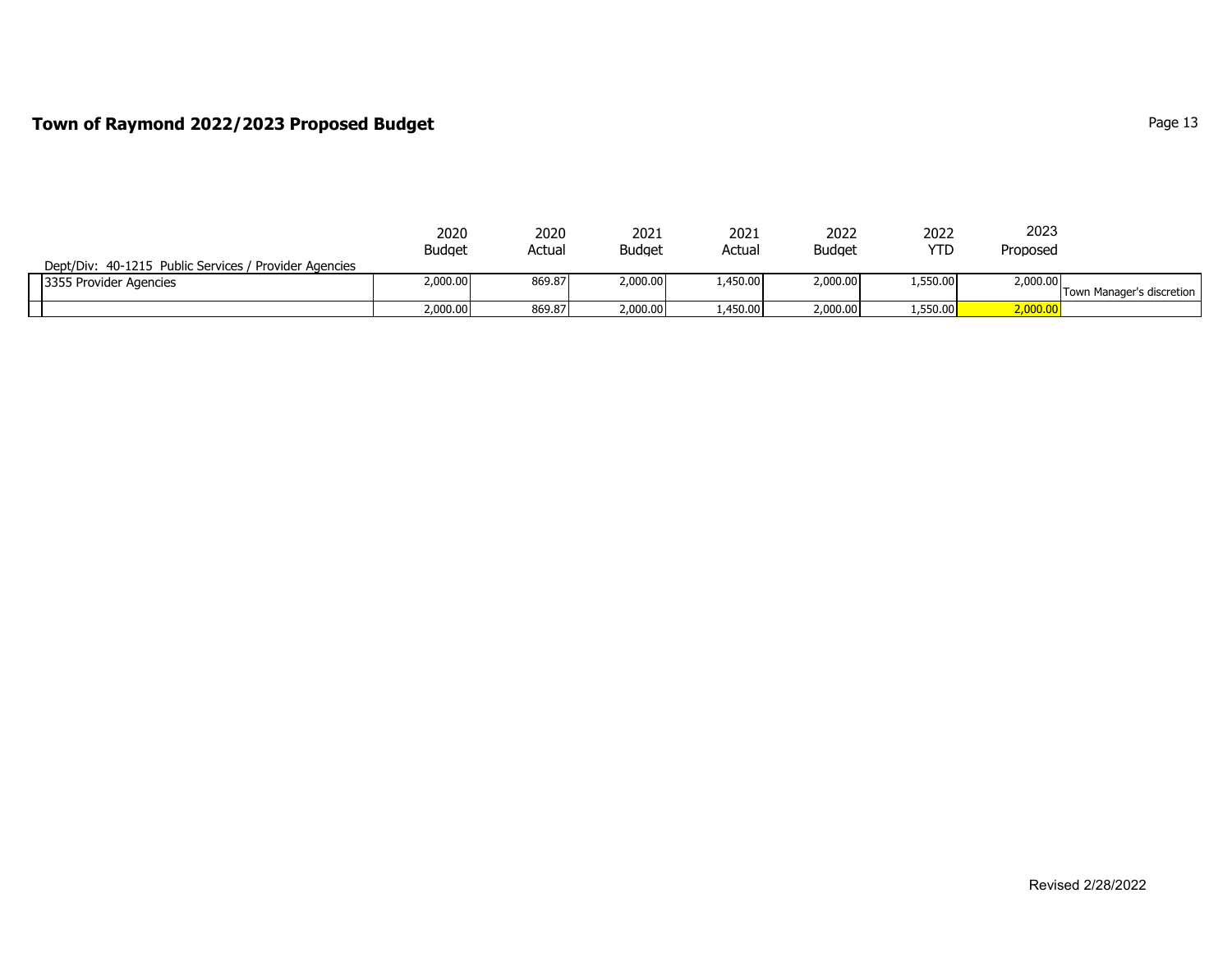### **Town of Raymond 2022/2023 Proposed Budget Page 14 Page 14 Page 14 Page 14**

|                                                                  | 2020          | 2020     | 2021     | 2021     | 2022          | 2022       | 2023     |                           |
|------------------------------------------------------------------|---------------|----------|----------|----------|---------------|------------|----------|---------------------------|
|                                                                  | <b>Budget</b> | Actual   | Budaet   | Actual   | <b>Budget</b> | <b>YTD</b> | Proposed |                           |
| Dept/Div: 40-1220 Public Services / Regional Transportation Prog |               |          |          |          |               |            |          |                           |
| 3325 Lake Region Bus                                             | 1.000.00      | 1,000.00 | 1,000.00 | 1000001  | 1.000.00      | 1.000.00   |          | 1,000.00 Requested \$8500 |
|                                                                  | 1,000.00      | 1,000.00 | 1,000.00 | 1,000.00 | 1,000.00      | 1,000.00   | 1,000.00 |                           |
|                                                                  |               |          |          |          |               |            |          |                           |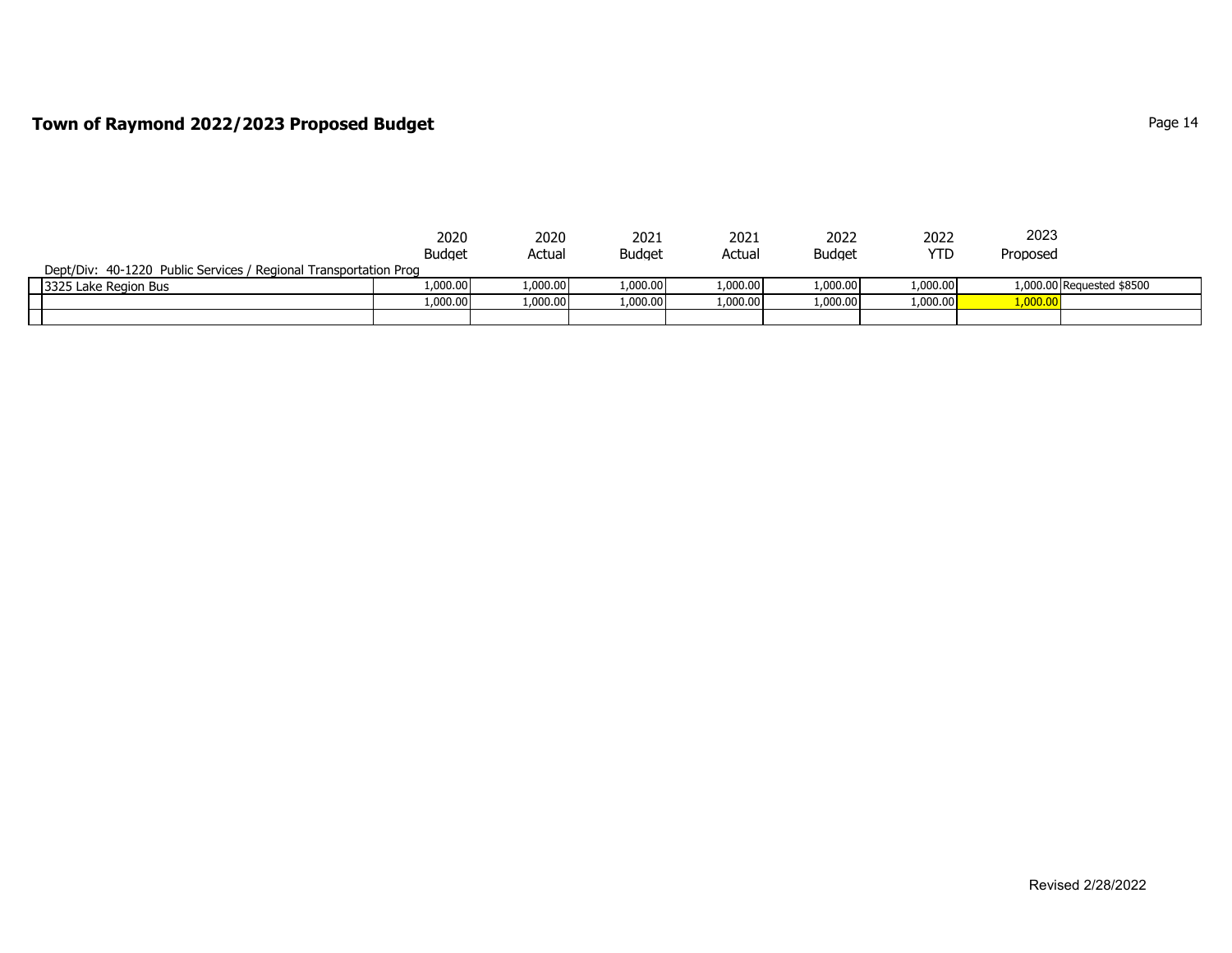### **Town of Raymond 2022/2023 Proposed Budget Page 15** Page 15

|                                                             | 2020          | 2020      | 2021          | 2021      | 2022          | 2022       | 2023      |  |
|-------------------------------------------------------------|---------------|-----------|---------------|-----------|---------------|------------|-----------|--|
|                                                             | <b>Budget</b> | Actual    | <b>Budget</b> | Actual    | <b>Budget</b> | <b>YTD</b> | Proposed  |  |
| Dept/Div: 40-1275 Public Services / Raymond Village Library |               |           |               |           |               |            |           |  |
| 3310 Raymond Village Library                                | 60,000,00     | 60,000.00 | 66,000.00     | 66,000.00 | 66,000.00     | 33,000,00  | 66,000.00 |  |
|                                                             | 60,000.00     | 60,000.00 | 66,000.00     | 66,000.00 | 66,000.00     | 33,000.00  | 00.000.06 |  |
|                                                             |               |           |               |           |               |            |           |  |

#### **Town of Raymond 2022/2023 Proposed Budget**

| Dept/Div: 40-1275 Public Services / Raymond Village Library | 2020<br><b>Budget</b> | 2020<br>Actual | 2021<br><b>Budget</b> | 2021<br>Actual | 2022<br><b>Budget</b> | 2022<br><b>YTD</b> | 2023<br>Proposed |  |
|-------------------------------------------------------------|-----------------------|----------------|-----------------------|----------------|-----------------------|--------------------|------------------|--|
| 3310 Raymond Village Library                                |                       |                |                       |                |                       |                    |                  |  |
| 1000 Salaries                                               |                       |                |                       |                |                       |                    | 116,893.00       |  |
| 2020 Health & Dental Insurance                              |                       |                |                       |                |                       |                    | 24,170.00        |  |
| 2040 Retirement                                             |                       |                |                       |                |                       |                    | 2,338.00         |  |
| <b>2050 FICA</b>                                            |                       |                |                       |                |                       |                    | 8,942.00         |  |
| 3120 Legal / Audit                                          |                       |                |                       |                |                       |                    | 500.00           |  |
| 3210 Software & Licenses                                    |                       |                |                       |                |                       |                    | 1,000.00         |  |
| 3235 Dues & Publications                                    |                       |                |                       |                |                       |                    | 250.00           |  |
| 3410 Property & Casualty Ins.                               |                       |                |                       |                |                       |                    | 1,446.00         |  |
| 3420 Unemployment                                           |                       |                |                       |                |                       |                    | 500.00           |  |
| 3425 Workers Comp                                           |                       |                |                       |                |                       |                    | 187.00           |  |
| 4005 Building Maintenance                                   |                       |                |                       |                |                       |                    | 2,000.00         |  |
| TBA Security & Alarm Monitoring                             |                       |                |                       |                |                       |                    | 1,000.00         |  |
| TBA Books/Media/Magazines                                   |                       |                |                       |                |                       |                    | 20,000.00        |  |
| <b>TBA Library Programs</b>                                 |                       |                |                       |                |                       |                    | 6,000.00         |  |
| 6005 Supplies General                                       |                       |                |                       |                |                       |                    | 3,000.00         |  |
| 6031 Postage                                                |                       |                |                       |                |                       |                    | 250.00           |  |
| TBA Bank Charges & CC Fees                                  |                       |                |                       |                |                       |                    | 300.00           |  |
| 7005 Heating (Kerosene)                                     |                       |                |                       |                |                       |                    | 200.00           |  |
| 7015 Phone                                                  |                       |                |                       |                |                       |                    | 1,500.00         |  |
| 7025 Utilities (Electricity)                                |                       |                |                       |                |                       |                    | 3,400.00         |  |
| <b>TBA Internet</b>                                         |                       |                |                       |                |                       |                    | 6,000.00         |  |
| 9005 Equipment                                              |                       |                |                       |                |                       |                    | 1,000.00         |  |
|                                                             |                       |                |                       |                |                       |                    |                  |  |
|                                                             |                       |                |                       |                |                       |                    |                  |  |
|                                                             |                       |                |                       |                |                       |                    | 200,876.00       |  |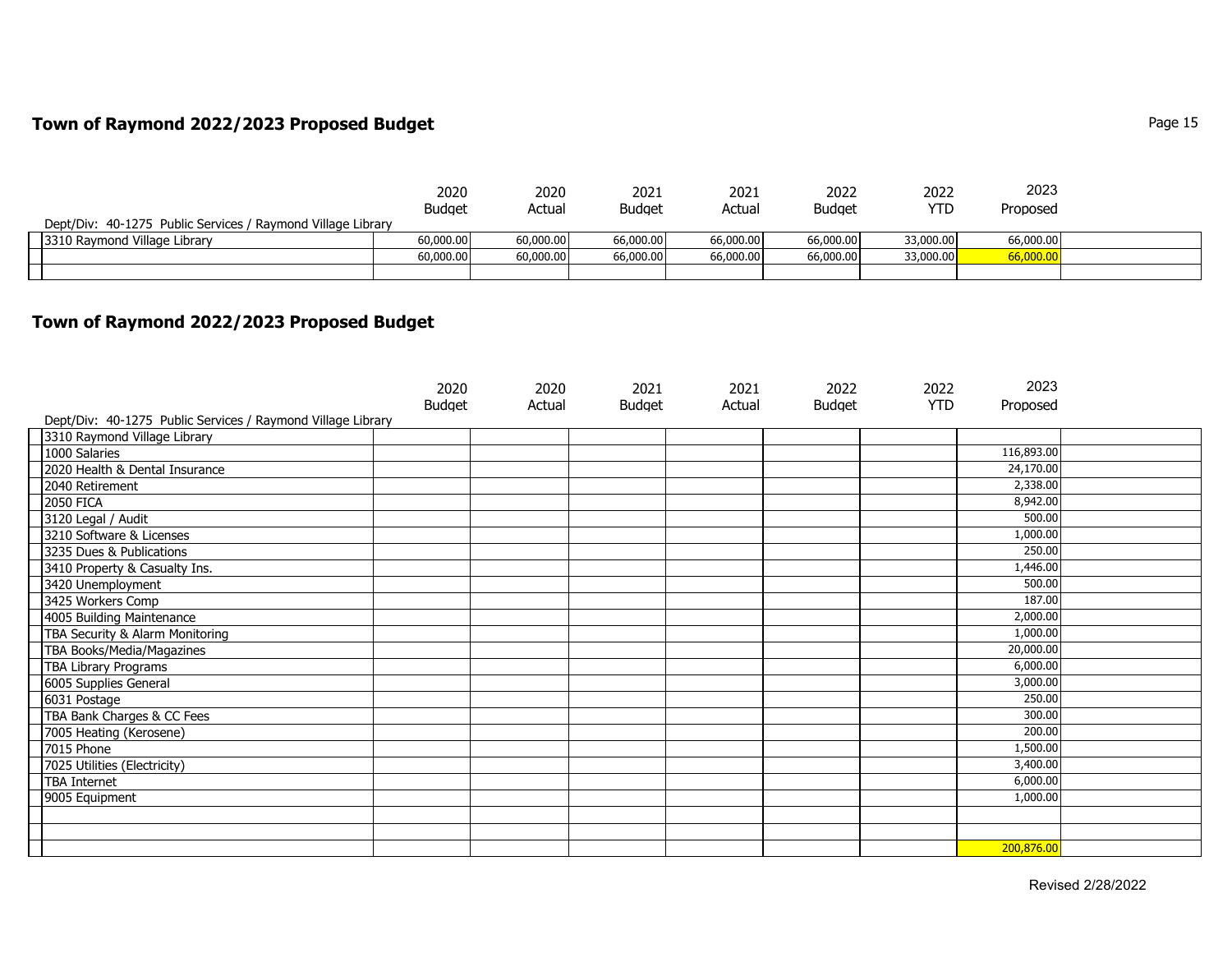## **Town of Raymond 2022/2023 Proposed Budget Page 16** Page 16

|                                           | 2020          | 2020     | 2021          | 2021     | 2022          | 2022       | 2023      |  |
|-------------------------------------------|---------------|----------|---------------|----------|---------------|------------|-----------|--|
|                                           | <b>Budget</b> | Actual   | <b>Budget</b> | Actual   | <b>Budget</b> | <b>YTD</b> | Proposed  |  |
| Dept/Div: 50-5500 General Assistance / GA |               |          |               |          |               |            |           |  |
| 3500 Client Benefits/Services             | 3.000.00      | 3,581.69 | 8,000,00      | 4,485.24 | 8,000.00      | 9,640.50   | 10,000.00 |  |
|                                           | 8,000.00      | 3,581.69 | 8,000.00      | 4,485.24 | 8,000.00      | 9,640.50   | 10,000.00 |  |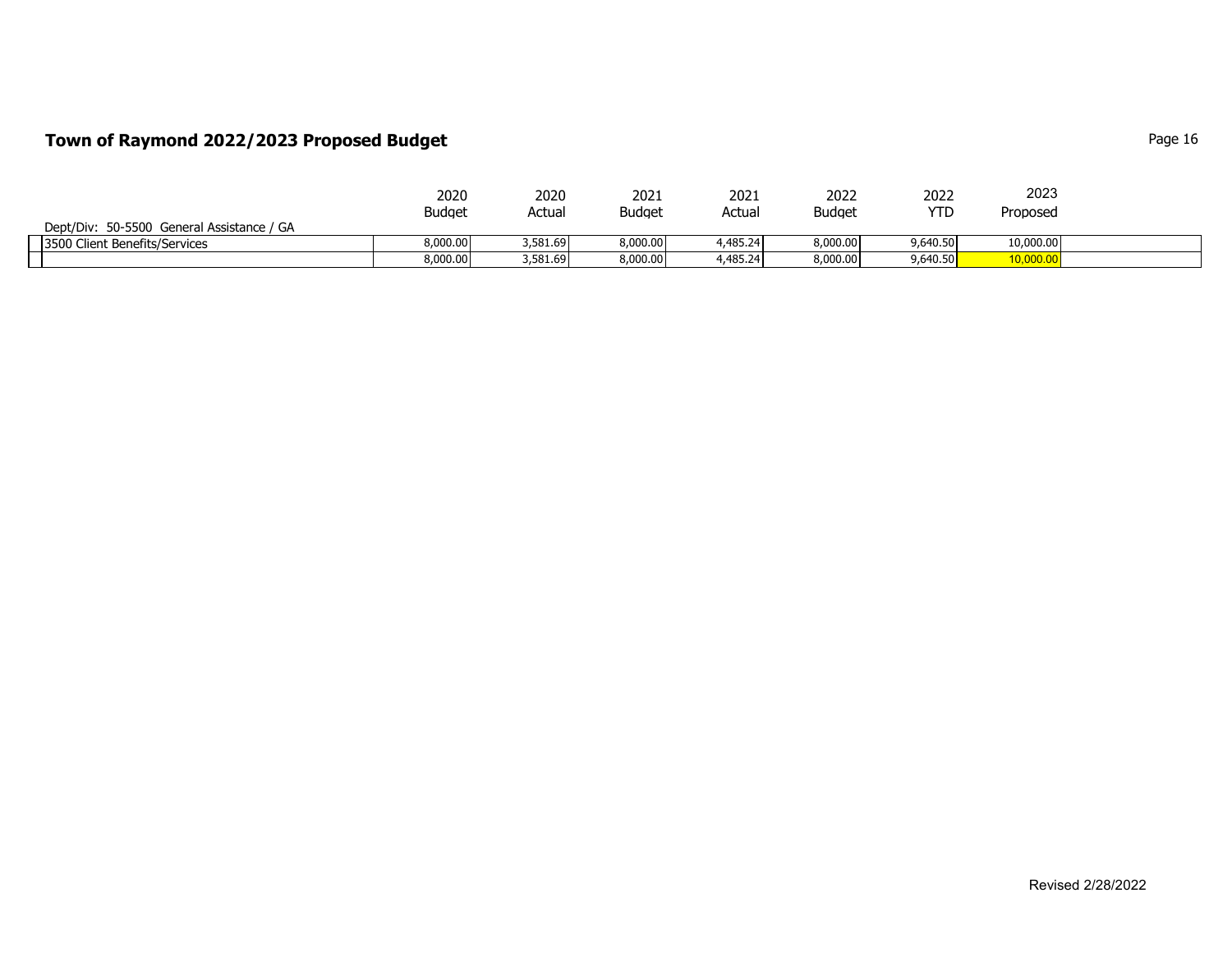### **Town of Raymond 2022/2023 Proposed Budget Page 17** Page 17

|                                   | 2020          | 2020          | 2021          | 2021          | 2022          | 2022         | 2023          |                                  |
|-----------------------------------|---------------|---------------|---------------|---------------|---------------|--------------|---------------|----------------------------------|
|                                   | <b>Budget</b> | Actual        | <b>Budget</b> | Actual        | <b>Budget</b> | YTD          | Proposea      |                                  |
| Dept/Div: 60-6000 Education / RSU |               |               |               |               |               |              |               |                                  |
| 3200 Assessment                   | 10,418,235,00 | 10,391,771.85 | 10,730,753,00 | 10,706,353,70 | 10,818,644.98 | 5,409,322.48 |               | <b>I</b> Placeholder for 2% inc. |
|                                   | 10,418,235.00 | 10,391,771.85 | 10,730,753.00 | 10,706,353.70 | 10,818,644.98 | 5,409,322.48 | 11,035,000.00 |                                  |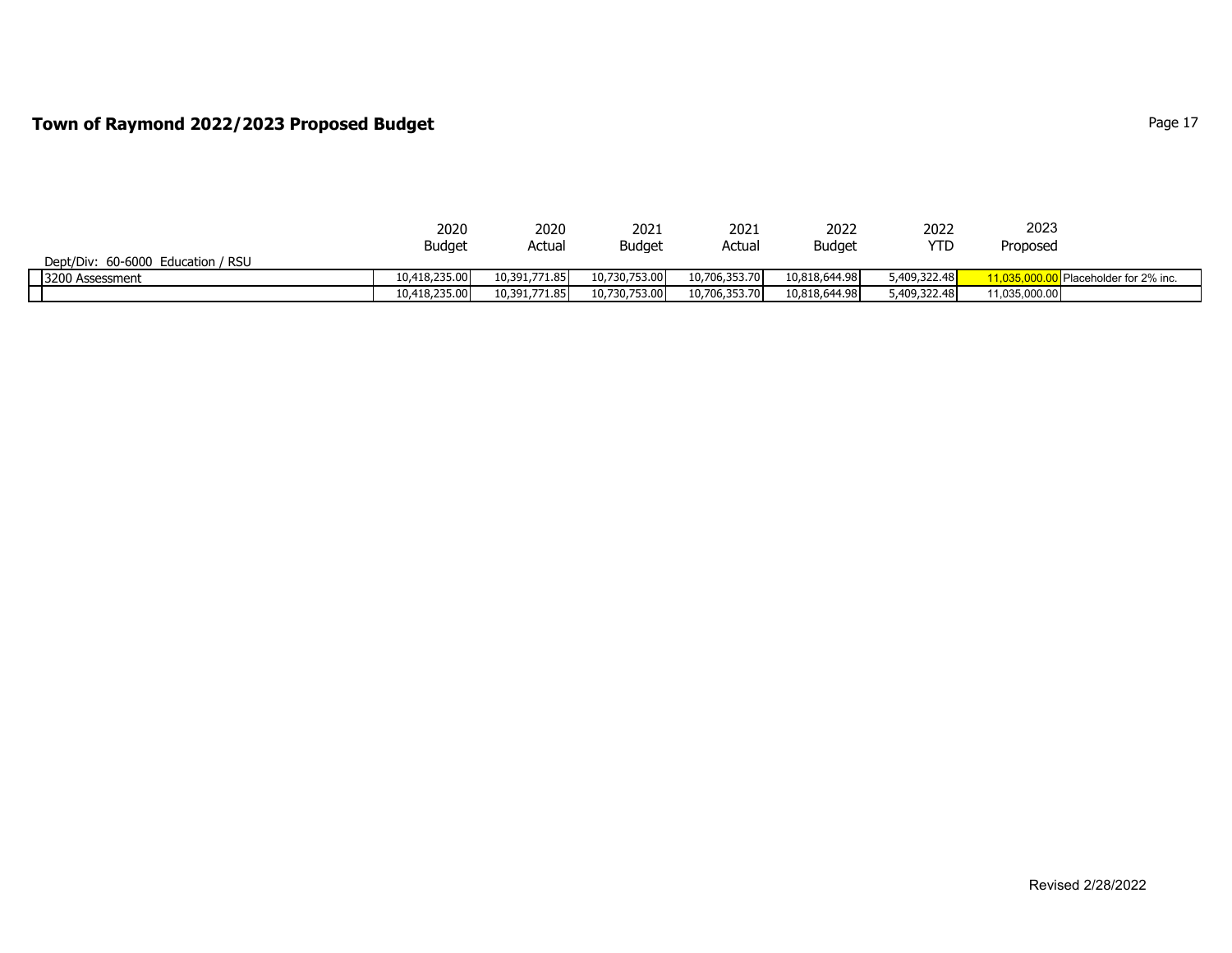## **Town of Raymond 2022/2023 Proposed Budget Page 18** Page 18

|                                                         | 2020          | 2020       | 2021          | 2021       | 2022          | 2022       | 2023       |                                                                                                                               |
|---------------------------------------------------------|---------------|------------|---------------|------------|---------------|------------|------------|-------------------------------------------------------------------------------------------------------------------------------|
| Dept/Div: 70-4000 Employee Benefits / Employee Benefits | <b>Budget</b> | Actual     | <b>Budget</b> | Actual     | <b>Budget</b> | YTD        | Proposed   |                                                                                                                               |
| 2010 Dental Insurance                                   |               |            |               |            |               |            | 26,500.00  |                                                                                                                               |
| 2020 Health Insurance                                   | 330,000.00    | 329,412.76 | 409,000.00    | 378,128,26 | 475,500.00    | 186,578.06 |            | 490,000.00 2022 Ins. Prem. Inc.<br>4.05% (changed plans).<br>Small Business Premium<br>Relief continues through<br>04/30/2023 |
| 2030 Life insurance                                     | 5,000.00      | 5,766.57   | 7,400.00      | 5,084.30   | 7,500.00      | 3,410.36   | 7,000.00   |                                                                                                                               |
| 2040 Retirement                                         | 45,000.00     | 55,862.49  | 67,037.00     | 71,453.28  | 68,000.00     | 36,845.76  | 94,280.00  |                                                                                                                               |
| 2050 Social Security & Medicare                         | 117,000,00    | 119,226.34 | 140,000,00    | 133,665.59 | 146,000.00    | 72,962.38  |            | 176,982.00 7.65% of wages                                                                                                     |
|                                                         |               |            |               |            |               |            |            |                                                                                                                               |
|                                                         | 497,000.00    | 510,268.16 | 623,437.00    | 588,331.43 | 697,000.00    | 299,796.56 | 794,762.00 |                                                                                                                               |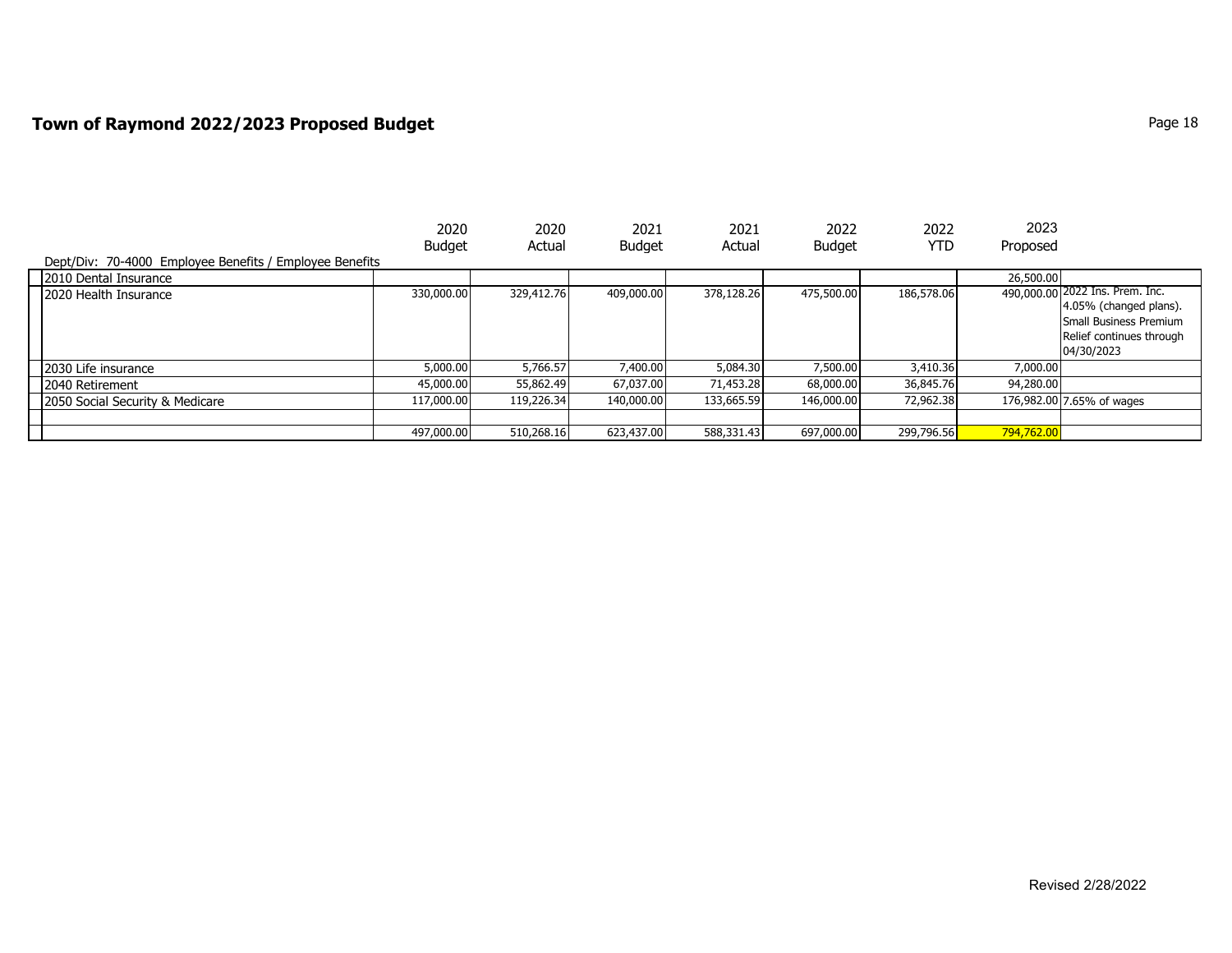### **Town of Raymond 2022/2023 Proposed Budget Page 19** Page 19

|                                                               | 2020          | 2020      | 2021          | 2021       | 2022          | 2022       | 2023       |                               |
|---------------------------------------------------------------|---------------|-----------|---------------|------------|---------------|------------|------------|-------------------------------|
|                                                               | <b>Budget</b> | Actual    | <b>Budget</b> | Actual     | <b>Budget</b> | <b>YTD</b> | Proposed   |                               |
| Dept/Div: 71-4100 Insurance / Insurance                       |               |           |               |            |               |            |            |                               |
| Average Insurance Increase 8%                                 |               |           |               |            |               |            |            |                               |
| [3410 Emp. Practices, Public Officals, GL, & Umbrella (Liab)] | 39,161.00     | 46,958,00 | 45,000.00     | 54,733.00  | 51,750.00     | 47,196.00  | 72,325,00  |                               |
| 3420 Unemployment Insurance                                   | 500.00        | 114.12    | 500.00        | 704.92     | 500.00        | 0.00       |            | 1,000.00 Direct Reimbursement |
| 3425 Workers Comp                                             | 36,000.00     | 36,584.10 | 38,000.00     | 48,105.61  | 45,000.00     | 37,731.22  |            | 64,000,00 Mod Rate 1.39%      |
|                                                               | 75,661.00     | 83,656.22 | 83,500.00     | 103,543.53 | 97,250.00     | 84,927.22  | 137,325.00 |                               |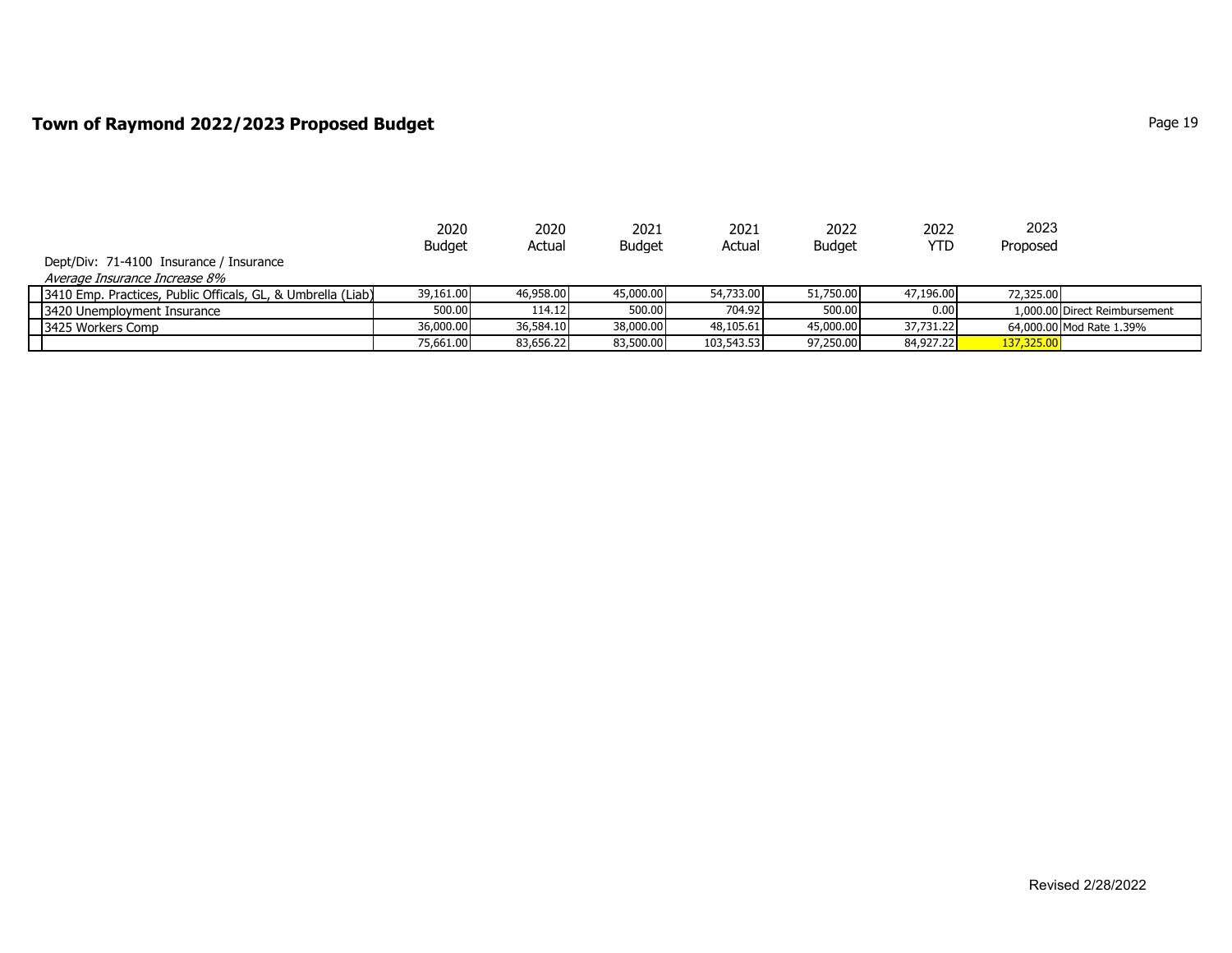#### **Town of Raymond 2022/2023 Proposed Budget Page 20 Page 20 Page 20**

|                                           | 2020          | 2020       | 2021          | 2021       | 2022          | 2022       | 2023       |                               |
|-------------------------------------------|---------------|------------|---------------|------------|---------------|------------|------------|-------------------------------|
|                                           | <b>Budget</b> | Actual     | <b>Budget</b> | Actual     | <b>Budget</b> | YTD        | Proposed   |                               |
| Dept/Div: 72-9100 County Tax / County Tax |               |            |               |            |               |            |            |                               |
| 3200 Assessment                           | 788,378.00    | 788,378.00 | 784,426.00    | 784,426.00 | 773,657.00    | 773,657.00 |            | 796.867.00 Placeholder for 3% |
|                                           |               |            |               |            |               |            |            | lincrease                     |
|                                           | 788,378,00    | 788,378.00 | 784,426.00    | 784,426.00 | 773,657.00    | 773,657.00 | 796,867.00 |                               |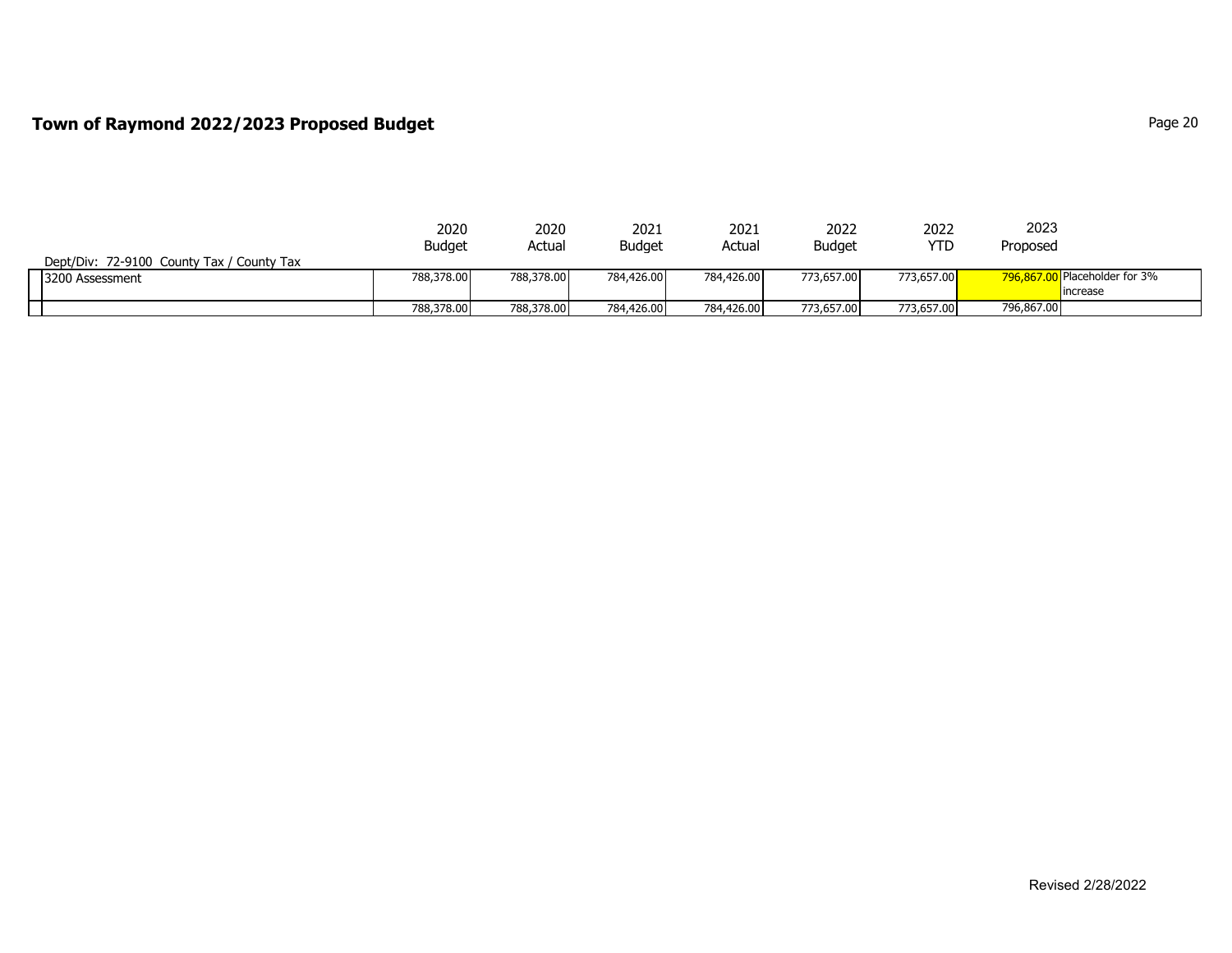### **Town of Raymond 2022/2023 Proposed Budget Page 21 Page 21**

|                                               | 2020          | 2020       | 2021          | 2021       | 2022          | 2022       | 2023       |                           |
|-----------------------------------------------|---------------|------------|---------------|------------|---------------|------------|------------|---------------------------|
|                                               | <b>Budget</b> | Actual     | <b>Budget</b> | Actual     | <b>Budget</b> | <b>YTD</b> | Proposed   |                           |
| Dept/Div: 80-1300 Debt Service / Debt Service |               |            |               |            |               |            |            |                           |
| 8030 2013 Bond Principal                      | 200,000,00    | 200,000.00 | 200,000.00    | 200,000.00 | 200,000.00    | 200,000.00 |            | 200,000.00 Matures FY2026 |
| 8035 2013 Bond Interest                       | 24,000.00     | 24,000.00  | 20,000.00     | 20,000.00  | 16,000.00     | 9,000.00   |            | 12,000.00 Matures FY2026  |
| 8040 2015 Bond Principal                      | 90,000.00     | 90,000.00  | 90,000.00     | 90,000.00  | 90,000.00     | 90,000.00  |            | 85,000.00 Matures FY2026  |
| 8045 2015 Bond Interest                       | 9,600.00      | 9,600.00   | 7,800.00      | 7,800.00   | 6,000.00      | 3,450.00   |            | 2,550.00 Matures FY2026   |
| New Rescue Vehicle - Principal                |               |            |               |            |               |            | 57,214.00  |                           |
| New Rescue Vehicle - Interest                 |               |            |               |            |               |            | 0.00       |                           |
|                                               | 323,600.00    | 323,600.00 | 317,800.00    | 317,800.00 | 312,000.00    | 302,450.00 | 356,764.00 |                           |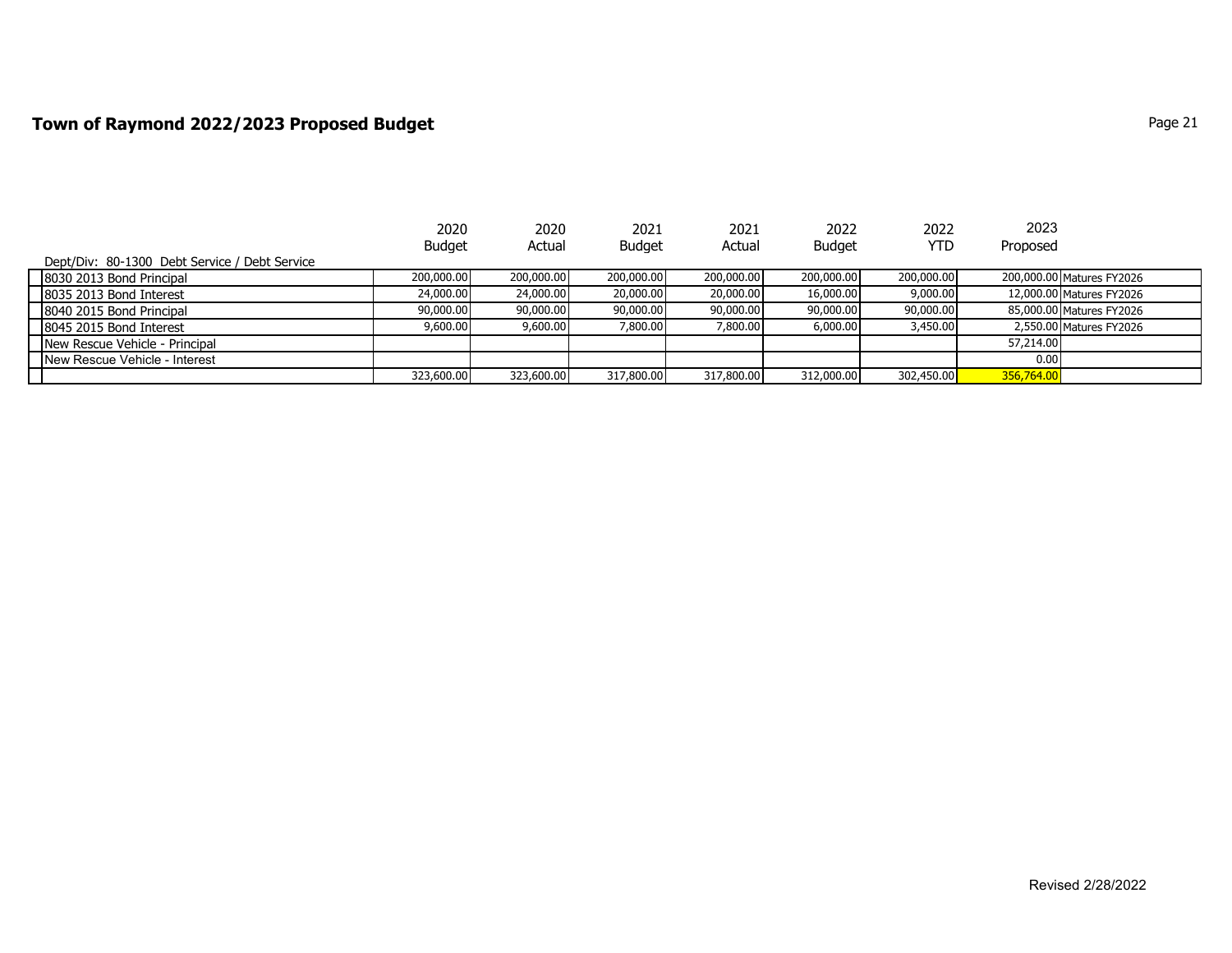### **Town of Raymond 2022/2023 Proposed Budget Page 22** Proposed Budget **Page 22**

|                                                               | Note; the CIP budget is under a different fund other than General Fund but you can use this for reference. |                |                       |                |                       |                    |                  |  |  |  |
|---------------------------------------------------------------|------------------------------------------------------------------------------------------------------------|----------------|-----------------------|----------------|-----------------------|--------------------|------------------|--|--|--|
|                                                               | 2020<br><b>Budget</b>                                                                                      | 2020<br>Actual | 2021<br><b>Budget</b> | 2021<br>Actual | 2022<br><b>Budget</b> | 2022<br><b>YTD</b> | 2023<br>Proposed |  |  |  |
| Dept/Div: 90-1500 Capital Improvements / Capital Improvements | 215,000.00                                                                                                 | 215,000.00     | 215,000.00            | 220,694.95     | 215,000.00            | 215,000.00         | 225,000.00       |  |  |  |
| 9005 Equipment<br>9020 Revaluation Reserve                    |                                                                                                            |                |                       |                |                       |                    | 100,000.00       |  |  |  |
| 9030 Municipal Facilities                                     | 35,000.00                                                                                                  | 35,000.00      | 35,000.00             | 35,000.00      | 35,000.00             | 35,000.00          | 50,000.00        |  |  |  |
| 9035 Paving/Roads                                             | 320,000.00                                                                                                 | 320,000.00     | 260,000.00            | 260,000.00     | 310,000.00            | 310,000.00         | 410,000.00       |  |  |  |
| 9045 Technology                                               | 105,000.00                                                                                                 | 105,000.00     | 68,000.00             | 68,000.00      | 110,000.00            | 110,000.00         | 30,000.00        |  |  |  |
| 9055 Sidewalks                                                |                                                                                                            |                | 0.00                  | 542.12         |                       |                    |                  |  |  |  |
| 9060 Fire CIP                                                 | 75,000.00                                                                                                  | 75,000.00      | 75,000.00             | 75,000.00      | 75,000.00             | 75,000.00          | 0.00             |  |  |  |
| 9065 Playground Improvements                                  | 35,000.00                                                                                                  | 35,000.00      | 35,000.00             | 35,000.00      | 35,000.00             | 35,000.00          | 0.00             |  |  |  |
| 9070 Land Improvements                                        | 0.00                                                                                                       | 0.00           | 10,000.00             | 10,000.00      | 0.00                  | 0.00               | 0.00             |  |  |  |
|                                                               | 785,000.00                                                                                                 | 785,000.00     | 698,000.00            | 698,000.00     | 780,000.00            | 780,000.00         | 815,000.00       |  |  |  |
|                                                               |                                                                                                            |                |                       |                |                       |                    |                  |  |  |  |
|                                                               | 785,000.00                                                                                                 | 785,000.00     | 698,000.00            | 704,237.07     | 780,000.00            | 780,000.00         | 815,000.00       |  |  |  |
|                                                               |                                                                                                            |                |                       |                |                       |                    |                  |  |  |  |
|                                                               | 15,589,593.00                                                                                              | 15,612,589.20  | 16,588,527.00         | 16,375,413.46  | 16,392,876.98         | 3,036,303.75       | 5,997,471.00     |  |  |  |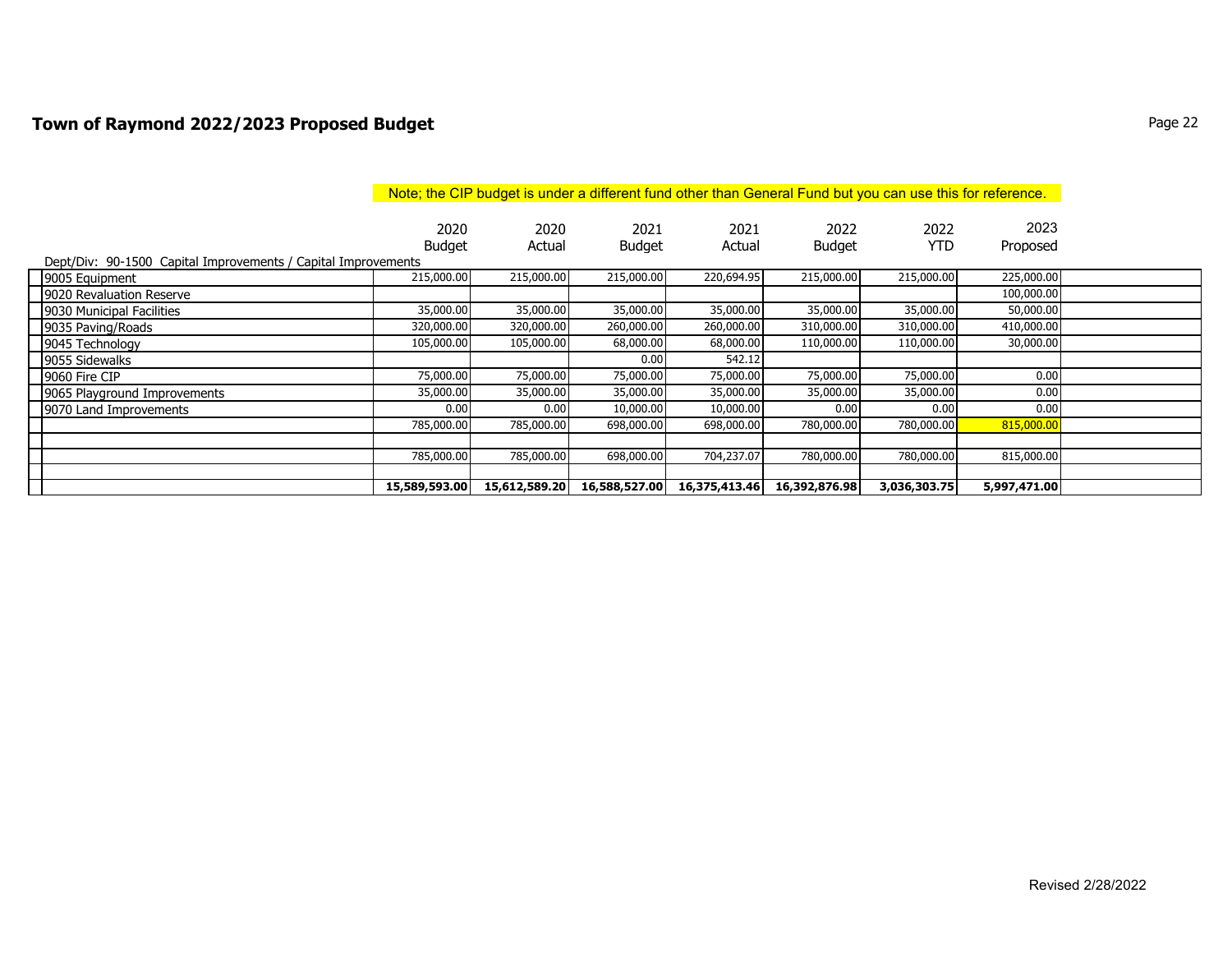## **Town of Raymond 2022/2023 Proposed Budget Page 23** Proposed Budget **Page 23**

#### **Revenue**

|                                    | 2020          | 2020          | 2021          | 2021         | 2022          | 2022          | 2023         |                                      |
|------------------------------------|---------------|---------------|---------------|--------------|---------------|---------------|--------------|--------------------------------------|
|                                    | <b>Budget</b> | Actual        | <b>Budget</b> | Actual       | <b>Budget</b> | <b>YTD</b>    | Proposed     |                                      |
| Dept: 10 General Government CONT'D |               |               |               |              |               |               |              |                                      |
| 3110 Property Taxes                | 0.00          | 13,637,683.41 | 0.00          | 0.00         | 0.00          | 14,821,603.73 | 0.00         |                                      |
| 3121 Auto Excise Taxes             | 1,030,000.00  | 1,031,995.91  | 1,080,000.00  | 1,220,297.76 | 1,100,000.00  | 616,116.92    | 1,120,000.00 |                                      |
| 3122 Boat Excise Taxes             | 27,000.00     | 29,772.60     | 30,000.00     | 31,659.60    | 29,000.00     | 3,740.60      | 29,000.00    |                                      |
| 3123 Airplane Excise               | 0.00          | 10.00         | 100.00        | 0.00         | 100.00        | 10.00         | 0.00         |                                      |
| 3131 Interest on Taxes             | 40,000.00     | 33,506.93     | 30,000.00     | 33,681.21    | 35,000.00     | 17,926.48     | 33,500.00    |                                      |
| 3132 Lien Charges                  | 9,000.00      | 7,179.12      | 9,000.00      | 8,027.64     | 7,000.00      | 4,666.03      | 7,800.00     |                                      |
| 3133 Payment in lieu of taxes      | 5,000.00      | 5,000.00      | 5,000.00      | 5,000.00     | 5,000.00      | 5,000.00      | 5,000.00     |                                      |
| 3201 State Revenue Sharing         | 197,336.00    | 212,419.51    | 245,610.00    | 300,605.39   | 245,610.00    | 242,438.41    |              | 395,000.00 Projections published end |
|                                    |               |               |               |              |               |               |              | of March                             |
| 3202 Local Road Assistance         | 52,188.00     | 53,180.00     | 51,860.00     | 49,388.00    | 51,860.00     | 53,616.00     | 53,000.00    |                                      |
| 3203 Tree Growth Reim              | 7,200.00      | 6,724.09      | 6,700.00      | 7,033.10     | 6,700.00      | 8,768.68      | 8,769,00     |                                      |
| 3204 Veterans Exemption            | 3,240.00      | 3,306.00      | 3,200.00      | 3,380.00     | 3,200.00      | 0.00          | 3,380.00     |                                      |
| 3205 Snowmobile reimbursement      | 2,100.00      | 2,277.28      | 2,100.00      | 2,350.10     | 2,200.00      | 0.00          | 2,350.00     |                                      |
| 3206 General Assistance Reimburse  | 4,600.00      | 2,717.14      | 5,600.00      | 1,186.59     | 5,600.00      | 2,168.20      |              | 7,000.00 70% of projected budget     |
| 3207 Homestead Exemption           | 165,603.00    | 165,603.00    | 244,142.00    | 244,142.00   | 244,142.00    | 187,313.00    | 220,000.00   |                                      |
| 3208 BETE/BETR Reimbursement       | 44,975.00     | 45,009.00     | 51,114.00     | 51,151.00    | 51,114.00     | 47,212.00     | 48,000.00    |                                      |
| 3209 FEMA Grants                   | 0.00          | 0.00          | 0.00          | 15,293.54    | 0.00          | 0.00          | 0.00         |                                      |
| 3310 CEO/Planning Fees             | 85,000.00     | 82,374.05     | 85,000.00     | 104,852.35   | 87,000.00     | 70,056.83     | 100,000.00   |                                      |
| 3311 Municipal Fees                | 20,000.00     | 22,172.06     | 21,500.00     | 28,760.12    | 22,000.00     | 12,708.54     | 24,000.00    |                                      |
| 3312 Vital Statistic Fees          | 3,100.00      | 2,732.80      | 3,300.00      | 3,647.40     | 3,000.00      | 2,861.40      | 3,400.00     |                                      |
| 3313 Cable Franchise Fees          | 41,000.00     | 40,735.04     | 41,200.00     | 22,385.10    | 42,000.00     | 18,693.74     |              | 42,000.00 2.5% of Franchise Fee      |
|                                    |               |               |               |              |               |               |              | Base                                 |
| 3316 Parking Tickets               | 500.00        | 60.00         | 500.00        | 180.00       | 300.00        | 0.00          | 0.00         |                                      |
| 3461 Public Safety Income          | 15,000.00     | 15,000.00     | 15,000.00     | 15,000.00    | 15,000.00     | 15,225.00     |              | 15,000.00 Reim. From Fyre Island     |
| 3462 Rescue/Fire Collections       | 150,000.00    | 165,963.23    | 150,000.00    | 175,245.86   | 160,000.00    | 77,149.83     | 160,000.00   |                                      |
| 3463 Animal Control Revenue        | 1,600.00      | 1,237.00      | 1,100.00      | 1,183.00     | 1,000.00      | 294.00        |              | 500.00 Impound Fees                  |
| 3470 Public Works Revenue          | 0.00          | 0.00          | 34,000.00     | 18,540.55    | 34,000.00     | 89,760.37     | 52,000.00    |                                      |
|                                    |               |               |               |              |               |               |              | Roadside Mowing for New              |
|                                    |               |               |               |              |               |               |              | Gloucester & Naples,                 |
|                                    |               |               |               |              |               |               |              | plowing for RSU#14, &                |
|                                    |               |               |               |              |               |               |              | shared employee cost with            |
|                                    |               |               |               |              |               |               |              | Town of Naples                       |
| 3480 Recreation Programs & Events  |               |               |               | 2,484.00     |               | 13,353.08     |              |                                      |
| 3491 Solid Waste/Bag Tags          | 200.00        | 88.00         | 200.00        | 166.00       | 200.00        | 30.00         | 100.00       |                                      |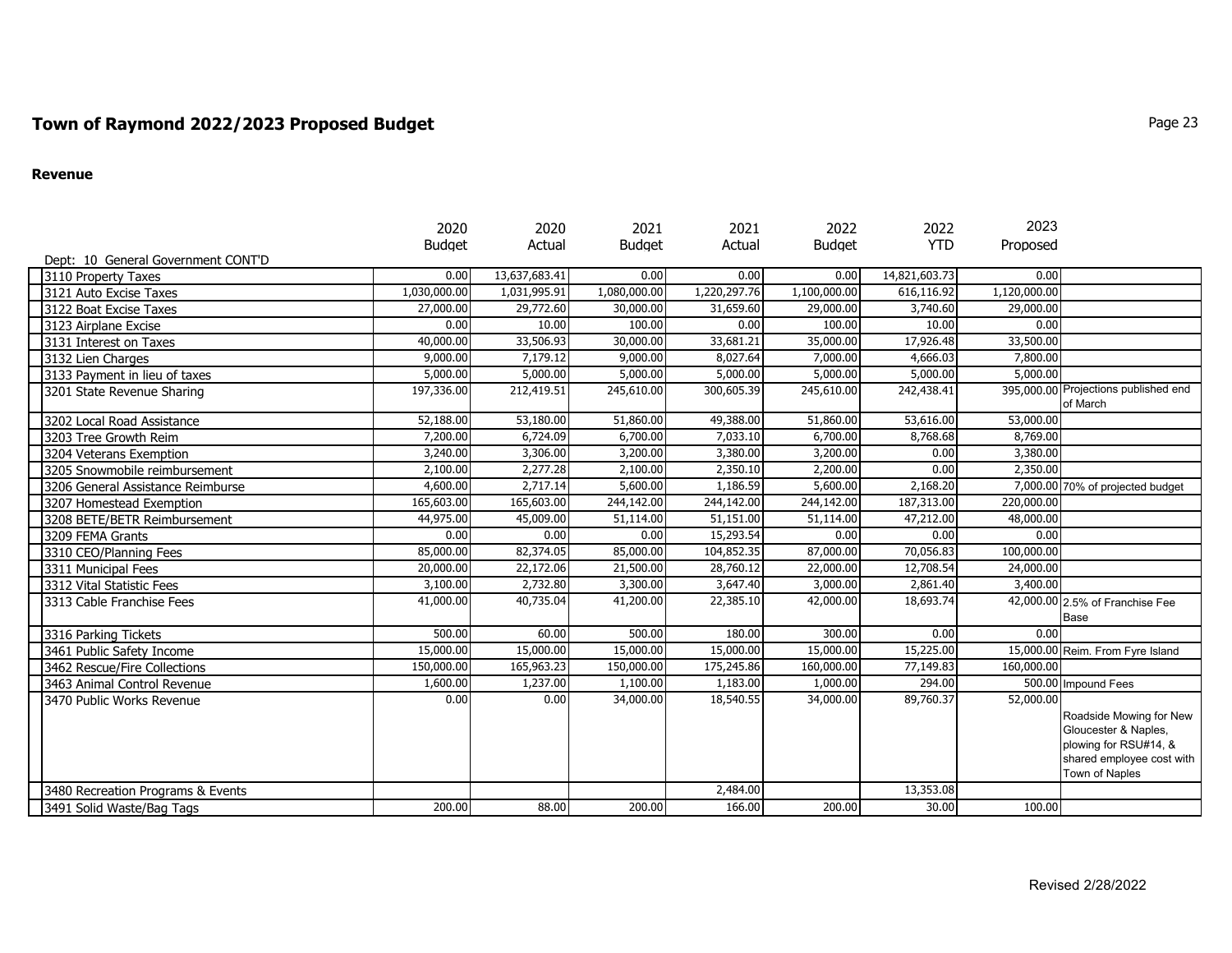## **Town of Raymond 2022/2023 Proposed Budget Page 24 Page 24 Page 24 Page 24**

#### **Revenue Continued**

|                                    | 2020<br><b>Budget</b> | 2020<br>Actual | 2021<br><b>Budget</b> | 2021<br>Actual | 2022<br><b>Budget</b> | 2022<br>YTD  |              |                                |
|------------------------------------|-----------------------|----------------|-----------------------|----------------|-----------------------|--------------|--------------|--------------------------------|
| Dept: 10 General Government CONT'D |                       |                |                       |                |                       |              |              |                                |
| 13501 Investment Income            | 15,000.00             | 22,177.54      | 20,000.00             | 11,848.20      | 16,000.00             | 4,104.23     | 8,000.00     |                                |
| 13601 Miscellaneous Income         | 25,000,00             | 42,768.15      | 8,600.00              | 6.53           | 8,000,00              | 1,380.06     | 2,500.00     |                                |
| 4101 Perpetual Care Income         | 4,000.00              | 4,000.00       | 4,000.00              | 0.00           | 4,000.00              | 0.00         |              | 4,000.00 FY21 - XFR from Trust |
|                                    |                       |                |                       |                |                       |              |              | never occurred                 |
| 4103 Use of Fund Balance           | 200,000.00            | 0.00           | 200,000.00            | 0.00           |                       | 0.00         |              | <b>TBD</b>                     |
| 4108 Fire Permits                  |                       |                |                       | 170.00         |                       | 569.00       |              |                                |
|                                    | 2,148,642.00          | 1,998,008.45   | 2,348,826.00          | 2,357,665.04   | 2,179,026.00          | 1,495,162.40 | 2,344,299.00 |                                |
|                                    |                       |                |                       |                |                       |              |              |                                |
|                                    | 2,148,642.00          | 1,998,008.45   | 2,348,826.00          | 2,357,665.04   | 2,179,026.00          | 1,495,162.40 | 2,344,299.00 |                                |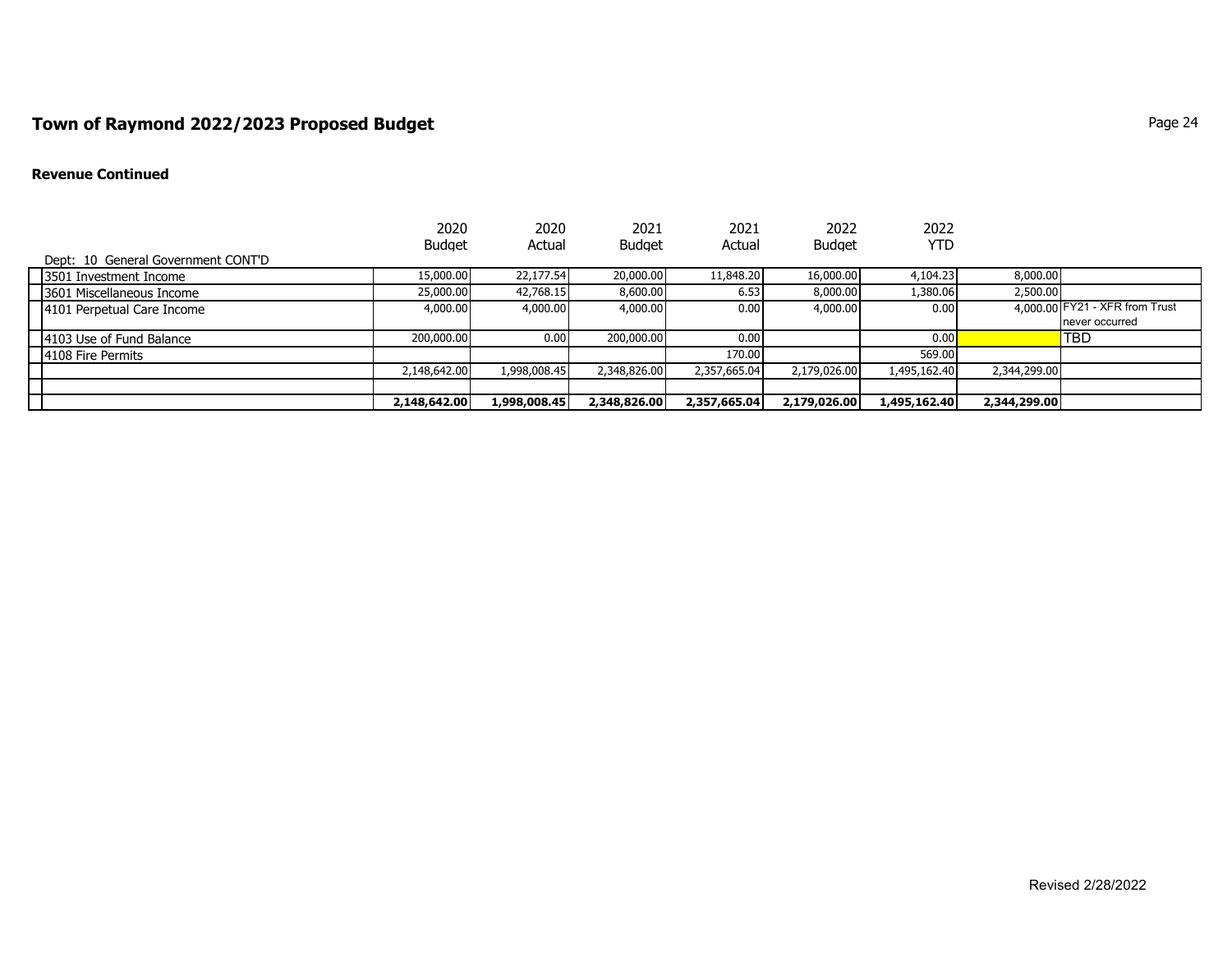### **Town of Raymond 2022/2023 Proposed Budget** Page 25

|                                            | 2020          | 2020       | 2021          | 2021       | 2022       | 2022       | 2023       |  |
|--------------------------------------------|---------------|------------|---------------|------------|------------|------------|------------|--|
|                                            | <b>Budget</b> | Actual     | <b>Budget</b> | Actual     | Budget     | <b>YTD</b> | Proposed   |  |
| Dept/Div: 43-1320 Tax Increment Financing  |               |            |               |            |            |            |            |  |
| 1000 Salaries                              | 6,825.00      | 7,586.88   | 7,700.00      | 7,762.24   | 7,700.00   | 0.00       | 7,700.00   |  |
| 3110 Mapping                               | 15,000.00     | 0.00       | 15,000.00     | 585.76     | 15,000.00  | 761.48     | 15,000.00  |  |
| 3125 Prdinances                            | 5,000.00      | 0.00       | 0.00          | 0.00       | 0.00       | 0.00       | 0.00       |  |
| 3130 Planning                              | 26,500.00     | 25,616.51  | 26,500.00     | 17,546.82  | 26,500.00  | 13,733.96  | 30,000.00  |  |
| 3180 Revaluation                           | 100,000.00    | 0.00       | 100,000.00    | 0.00       | 0.00       | 0.00       | 0.00       |  |
| 3185 St Light Fixtures                     | 6,000.00      | 0.00       | 0.00          | 0.00       | 0.00       | 0.00       | 6,500.00   |  |
| 3190 Cable Neg                             | 5,200.00      | 0.00       | 0.00          | 0.00       | 0.00       | 0.00       | 0.00       |  |
| 3230 Travel & Training                     | 0.00          | 0.00       | 0.00          | 0.00       | 0.00       | 0.00       | 0.00       |  |
| 3240 Advertising                           | 2,000.00      | 2,690.84   | 4,100.00      | 288.00     | 4,100.00   | 946.00     | 4,100.00   |  |
| 3305 Historical Society                    | 1,800.00      | 1,800.00   | 1,800.00      | 1,800.00   | 1,800.00   | 1,800.00   | 1,800.00   |  |
| 3330 RWPA                                  | 16,000.00     | 16,000.00  | 16,000.00     | 16,000.00  | 15,000.00  | 15,000.00  | 15,000.00  |  |
| 3335 Flags                                 | 1,000.00      | 1,003.45   | 1,100.00      | 0.00       | 1,100.00   | 0.00       | 1,100.00   |  |
| 3346 Hawthorne                             | 1,000.00      | 1,000.00   | 1,000.00      | 0.00       | 2,000.00   | 2,000.00   | 1,000.00   |  |
| 3358 Undesignated TIF                      | 0.00          | 0.00       | 0.00          | 0.00       | 100,000.00 | 0.00       | 100,000.00 |  |
| 4090 302 Maintenance                       | 35,000.00     | 32,467.88  | 37,000.00     | 31,979.23  | 37,000.00  | 7,450.50   | 37,000.00  |  |
| 5010 Hydrants                              | 6,672.00      | 6,672.00   | 6,864.00      | 6,378.68   | 6,864.00   | 2,875.00   | 7,000.00   |  |
| 6005 Supplies                              | 500.00        | 7,820.55   | 1,000.00      | 253.67     | 1,000.00   | 0.00       | 3,000.00   |  |
| 6031 Postage                               | 0.00          | 0.00       | 0.00          | 1.60       | 0.00       | 0.00       | 0.00       |  |
| 7020 Streetlights                          | 21,000.00     | 12,540.55  | 5,100.00      | 3,103.69   | 5,100.00   | 2,014.41   | 4,800.00   |  |
| 9035 Paving                                | 0.00          | 0.00       | 60,000.00     | 60,000.00  | 60,000.00  | 0.00       | 60,000.00  |  |
| 9045 Fiber Network Infrastructure CIP      |               |            |               |            |            |            | 100,000.00 |  |
| 9051 Network Hardware Upgrades/PS Building |               |            |               |            |            |            | 16,000.00  |  |
|                                            | 249,497.00    | 115,198.66 | 283,164.00    | 145,699.69 | 283,164.00 | 46,581.35  | 410,000.00 |  |